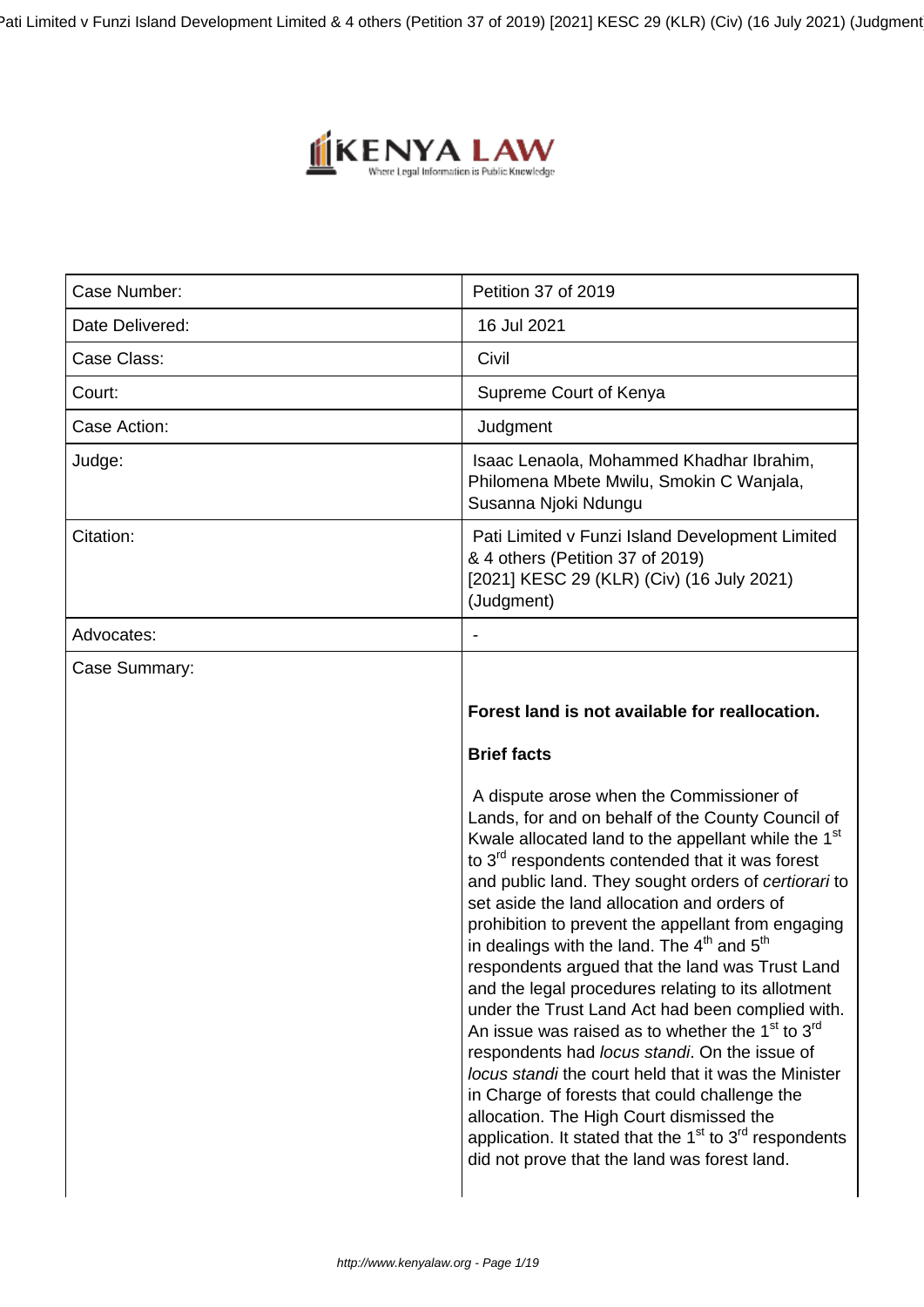The decision of the High Court on the issue of locus standi, on whether the land was trust land or forest land and on whether the legal requirements for allotment of the land had been complied with, was challenged by the  $1<sup>st</sup>$  to  $3<sup>rd</sup>$  respondents at the Court of Appeal. The appeal was unanimously allowed and an order quashing the allocation of the suit land to the appellant was granted.

 The appellant lodged an appeal at the Supreme Court.

# **Issues**

i. When would land be deemed to be forest land?

ii. When would legal requirements regarding the setting aside of trust land to third parties have been complied with?

# **Held**

- 1. Section 4 of the Forests Ordinance, Cap 176, allowed for proclamations that any areas of native land would be forest land. Under Proclamation No 44 of 1932, mangrove swamp forest reserves were declared as all land between high water and low water marks (ordinary spring tides) in the localities as described below, viz on the mainland and islands adjacent to the coast from Chale Point in the North, to the boundary of the Trust Territory of Tanganyika in the South. Subsequently, under Legal Notice No 174 of 1964, mangrove swamp forests in Mombasa, Kwale, Lamu and Kilifi Districts were declared as comprising those pieces of land approximately 111.366 acres, situated between the high and low water marks on the coast of Kenya, which were declared to be forest areas by Proclamation No 44 of 1932.
- 2. The Forest Act, Cap 385, was enacted in 1942 and revised in 2012 and under section 4 it provided that the Minister could by notice in the gazette declare any unalienated government land to be a forest area. In the subsidiary legislation to the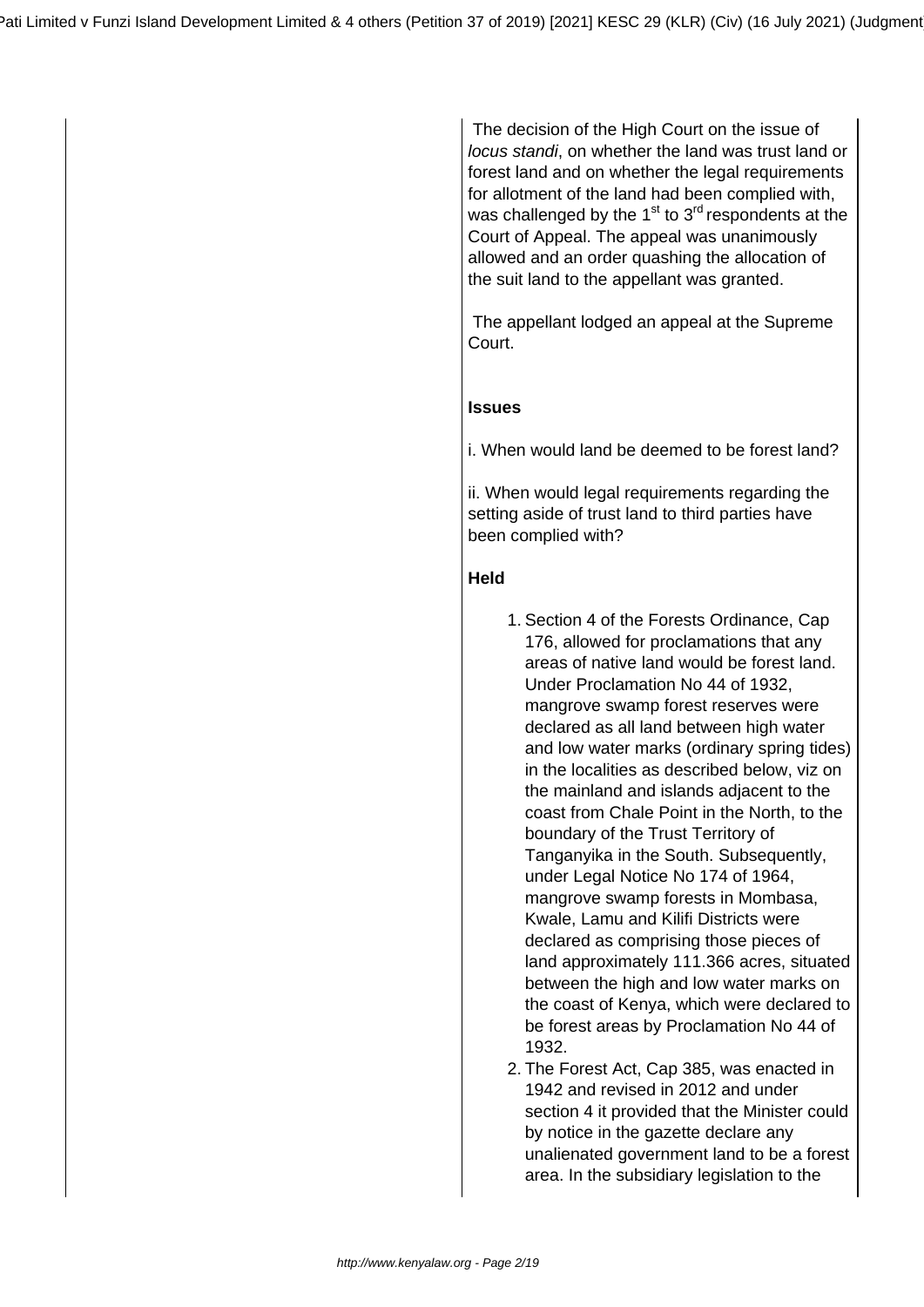Forest Act, Cap 385, all proclamations under section 4 of the Forest Act, Cap 385, were omitted, by virtue of section 5 of the Revision of the Laws Act.

- 3. The Forest Act, Cap 385, was repealed by the Forest Act No. 7 of 2005 while the latter was repealed by the Forest Conservation and Management Act No. 34 of 2016. It should be noted that Proclamation No. 44 of 1932 was not made under the Forest Act, Cap 385. The Proclamation was made under the provisions of the Forests Ordinance Cap 176, which was not one of the laws repealed by the Forest Act Cap 385, the Forest Act No 7 of 2005 or the Forest Conservation and Management Act No. 34 of 2016. Of significance, was the fact that the Minister, never degazetted the suit land as a mangrove forest. A clear reading of section 5 of the Revision of Laws Act, left no doubt that Proclamation No. 44 of 1932 could not have formed part of the contents of that which was omitted by section 4 of the Forests Act, Cap 385.
- 4. Section 77 of the Forest Conservation and Management Act No. 34 of 2016, were to the effect that any land that was a forest or nature reserve under the repealed Act had to be deemed to be a state or local authority forest or nature reserve under the succeeding Act. Under the Third Schedule of the Forest Conservation and Management Act public forests included swamp forests declared as such under Notice No 44 of 1932. The word "Notice" therein made reference to "Proclamation" and it could only be referring to Proclamation No 44 of 1932. Therefore, the legal status of mangrove forests as declared in Proclamation No. 44 was saved by the Third Schedule of the Forest Conservation and Management Act.
- 5. The status of the suit land was as a matter of law declared in Proclamation No. 44 of 1932, and subsequently in Legal Notice No. 174 of 1964, and the said land was situated between the high and low watermark on the Coast of Kenya. The inescapable conclusion was that the suit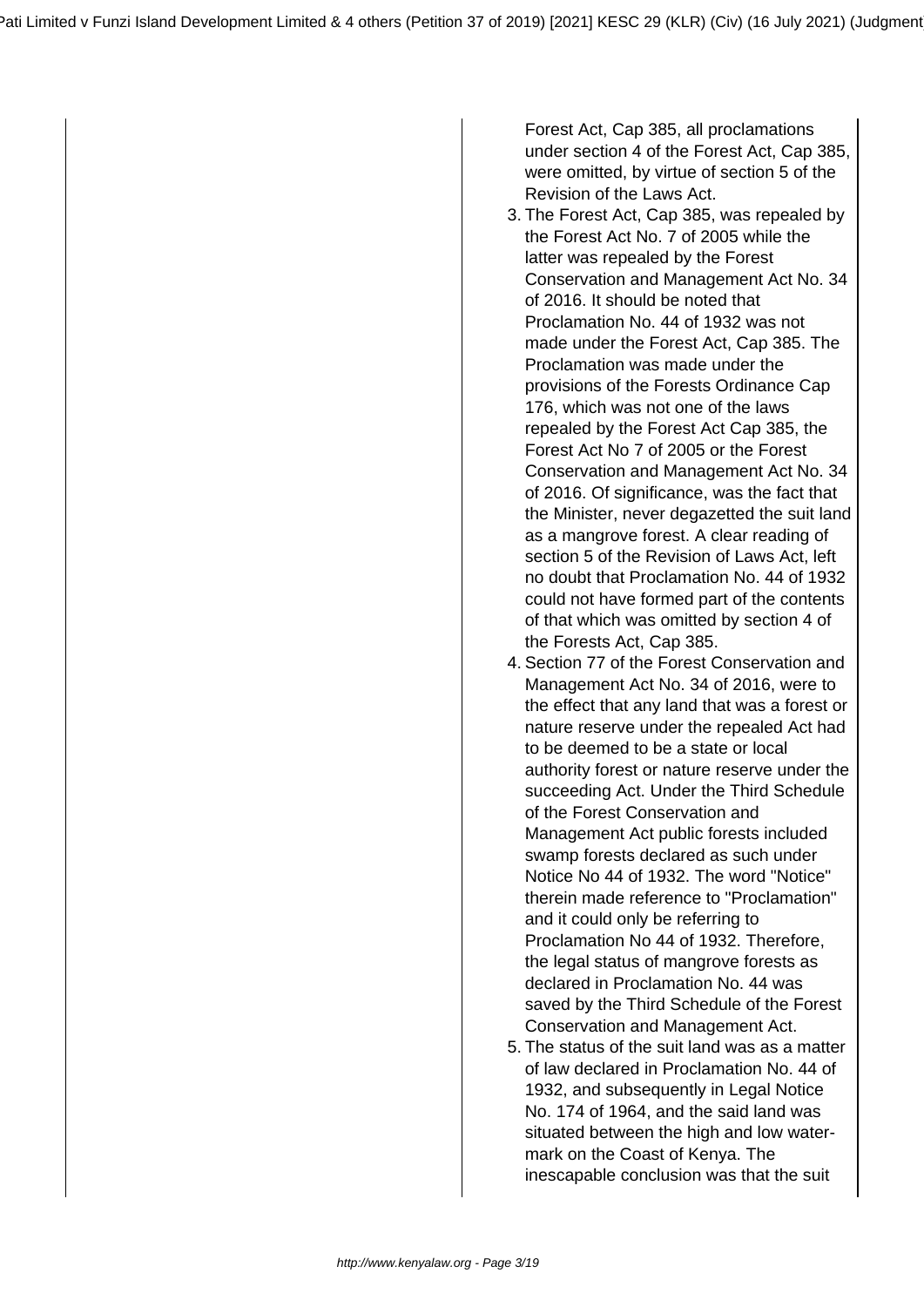|                               | land fell within the frontiers of what<br>constituted a mangrove forest as per the<br>Proclamation. The same could therefore,<br>not have been available for allocation<br>within the meaning of the repealed<br>Constitution or the Trust Land Act.<br>6. Section 115 of the repealed Constitution<br>vested all trust land within the jurisdiction<br>of any County Council in the County<br>Council for the benefit of the residents in<br>that land. Section 117 $(1)(c)$ of the<br>repealed Constitution provided that trust<br>land could be set aside by the County<br>Council for use and occupation by any<br>person or persons for a purpose which in<br>the opinion of that County Council was<br>likely to benefit the persons ordinarily<br>resident in that area or any other area of<br>Trust land vested in that County Council,<br>either by reason of the use to which the<br>area so set apart was to be put or by<br>reason of the revenue to be derived from<br>rent in respect thereof.<br>7. If the land in question had been trust land,<br>it would not have been allocated in<br>compliance with the law. Gazette Notice<br>3831 of 1994 specified the size of the land<br>to be allocated as 0.7 hectares and the<br>Msambweni Land Control Board gave<br>consent to set aside the same 0.7 hectares<br>but the size of land set aside was 3.126<br>hectares. Further, contrary to section 7(3)<br>of the Trust Land Act (repealed) Gazette<br>Notice No. 3831 of 1994 did not specify a<br>date before which applications for<br>compensation were to be made to the<br>District Commissioner. Lastly, while there<br>was no notice for change of purpose of<br>setting aside, the land which was set aside<br>for use as a boat landing base had a five-<br>star hotel constructed on it. |
|-------------------------------|------------------------------------------------------------------------------------------------------------------------------------------------------------------------------------------------------------------------------------------------------------------------------------------------------------------------------------------------------------------------------------------------------------------------------------------------------------------------------------------------------------------------------------------------------------------------------------------------------------------------------------------------------------------------------------------------------------------------------------------------------------------------------------------------------------------------------------------------------------------------------------------------------------------------------------------------------------------------------------------------------------------------------------------------------------------------------------------------------------------------------------------------------------------------------------------------------------------------------------------------------------------------------------------------------------------------------------------------------------------------------------------------------------------------------------------------------------------------------------------------------------------------------------------------------------------------------------------------------------------------------------------------------------------------------------------------------------------------------------------------------------------------------------------------------------------------|
| <b>Court Division:</b>        | Civil                                                                                                                                                                                                                                                                                                                                                                                                                                                                                                                                                                                                                                                                                                                                                                                                                                                                                                                                                                                                                                                                                                                                                                                                                                                                                                                                                                                                                                                                                                                                                                                                                                                                                                                                                                                                                  |
| <b>History Magistrates:</b>   |                                                                                                                                                                                                                                                                                                                                                                                                                                                                                                                                                                                                                                                                                                                                                                                                                                                                                                                                                                                                                                                                                                                                                                                                                                                                                                                                                                                                                                                                                                                                                                                                                                                                                                                                                                                                                        |
| County:                       | Nairobi                                                                                                                                                                                                                                                                                                                                                                                                                                                                                                                                                                                                                                                                                                                                                                                                                                                                                                                                                                                                                                                                                                                                                                                                                                                                                                                                                                                                                                                                                                                                                                                                                                                                                                                                                                                                                |
| Docket Number:                |                                                                                                                                                                                                                                                                                                                                                                                                                                                                                                                                                                                                                                                                                                                                                                                                                                                                                                                                                                                                                                                                                                                                                                                                                                                                                                                                                                                                                                                                                                                                                                                                                                                                                                                                                                                                                        |
| <b>History Docket Number:</b> | Civil Appeal No. 252 of 2005                                                                                                                                                                                                                                                                                                                                                                                                                                                                                                                                                                                                                                                                                                                                                                                                                                                                                                                                                                                                                                                                                                                                                                                                                                                                                                                                                                                                                                                                                                                                                                                                                                                                                                                                                                                           |
| Case Outcome:                 | Petition of appeal dismissed                                                                                                                                                                                                                                                                                                                                                                                                                                                                                                                                                                                                                                                                                                                                                                                                                                                                                                                                                                                                                                                                                                                                                                                                                                                                                                                                                                                                                                                                                                                                                                                                                                                                                                                                                                                           |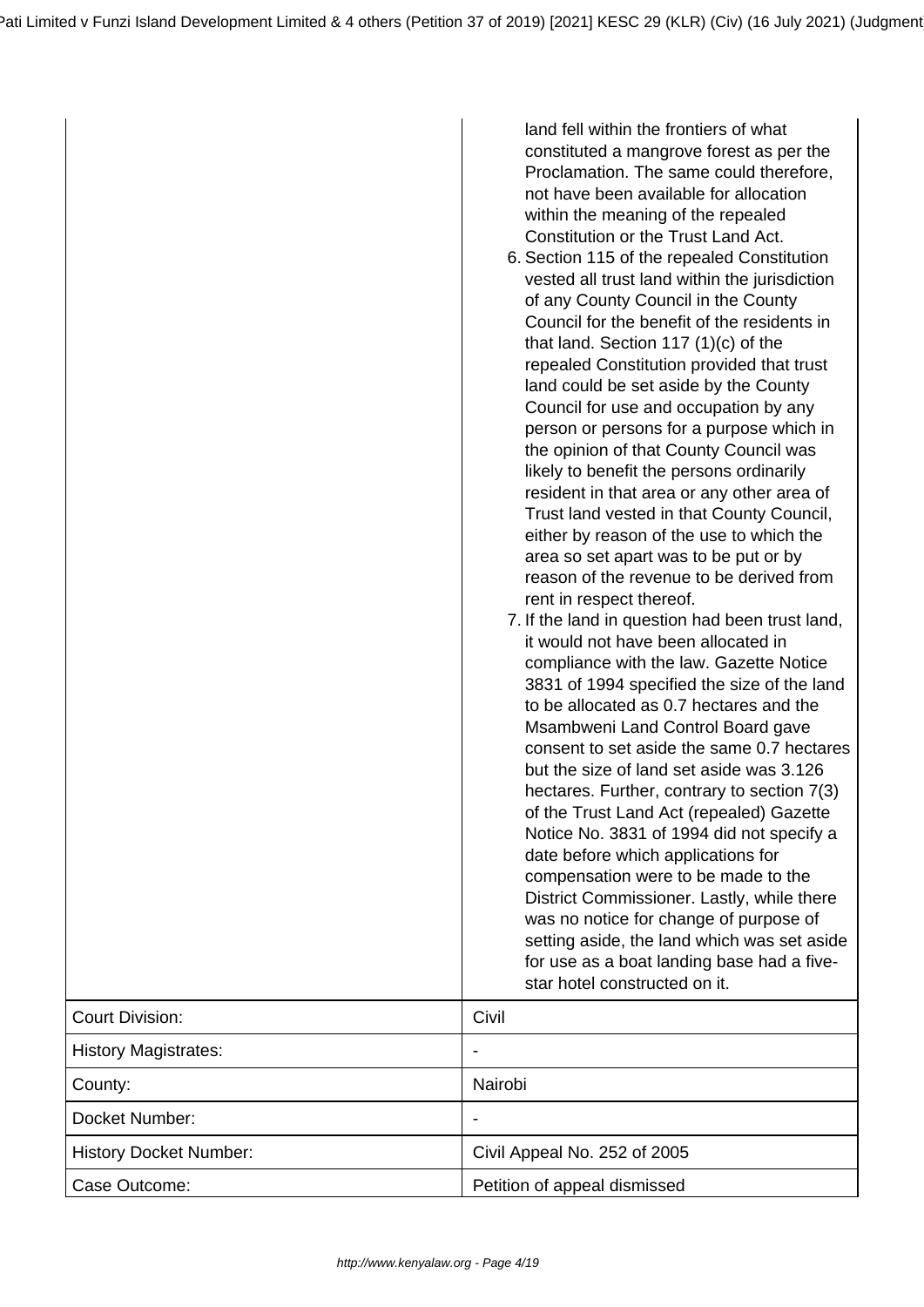| <b>History County:</b>                                                                                                                                     | Nairobi |
|------------------------------------------------------------------------------------------------------------------------------------------------------------|---------|
| <b>Representation By Advocates:</b>                                                                                                                        | ۰       |
| Advocates For:                                                                                                                                             | ۰       |
| <b>Advocates Against:</b>                                                                                                                                  | -       |
| Sum Awarded:                                                                                                                                               |         |
| The information contributed in the whome compact is not need of the indicident actional between the Ocean The measurements have necessarily in IZament and |         |

 The information contained in the above segment is not part of the judicial opinion delivered by the Court. The metadata has been prepared by Kenya Law as a guide in understanding the subject of the judicial opinion. Kenya Law makes no warranties as to the comprehensiveness or accuracy of the information.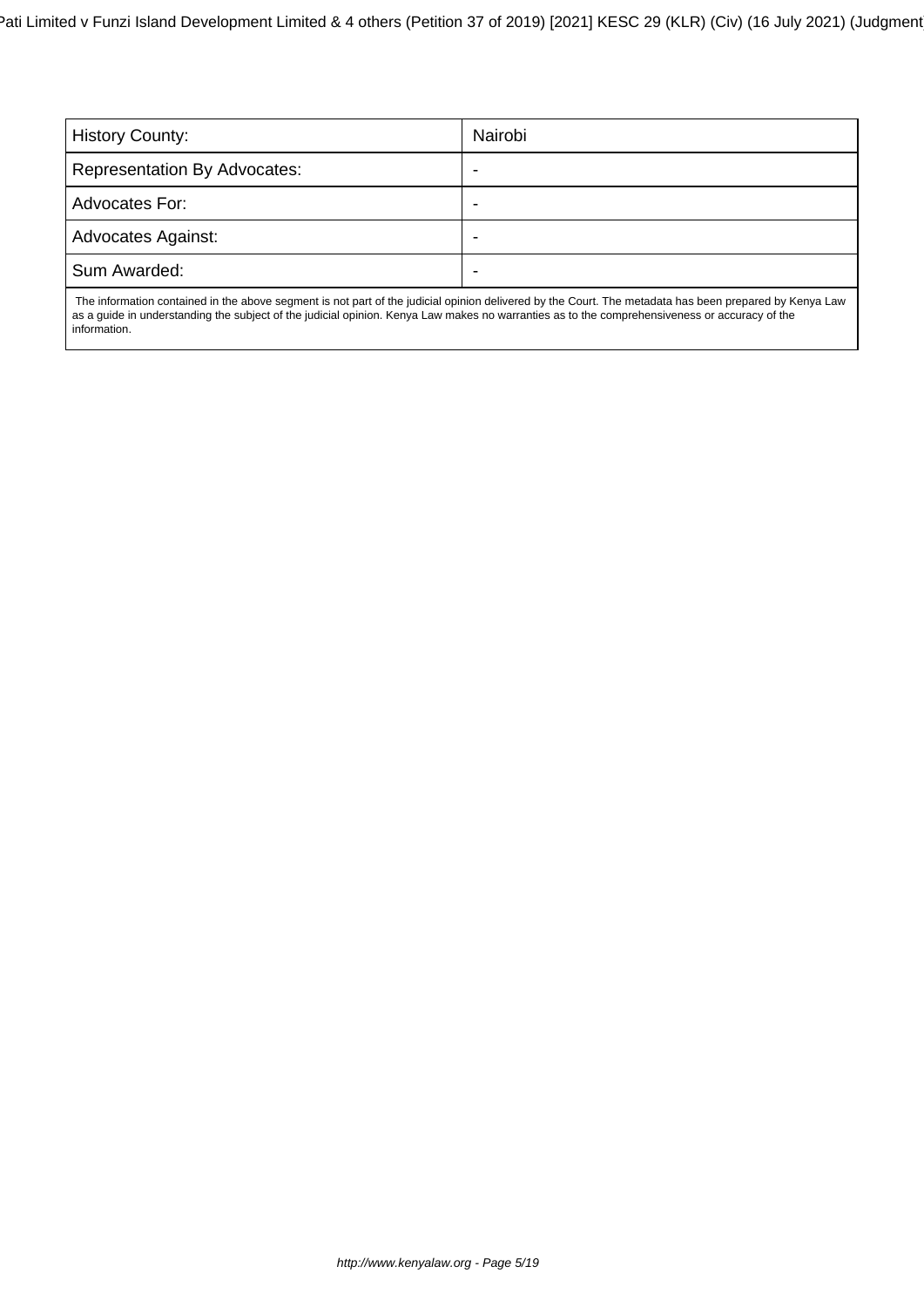Pati Limited v Funzi Island Development Limited & 4 others (Petition 37 of 2019) [2021] KESC 29 (KLR) (Civ) (16 July 2021) (Judgment

Pati Limited v Funzi Island Development Limited & 4 others (Petition 37 of 2019) [2021] KESC 29 (KLR) (Civ) (16 July 2021) (Judgment)

Pati Limited v Funzi Island Development Limited & 4 others [2021] eKLR

Neutral citation: [2021] KESC 29 (KLR)

Republic of Kenya

In the Supreme Court of Kenya

Petition 37 of 2019

PM Mwilu, DCJ & V-P, MK Ibrahim, SC Wanjala, NS Ndungu & I Lenaola, SCJJ

July 16, 2021

Between

Pati Limited

Petitioner

and

Funzi Island Development Limited

1<sup>st</sup> Respondent

J.B Havelock

2<sup>nd</sup> Respondent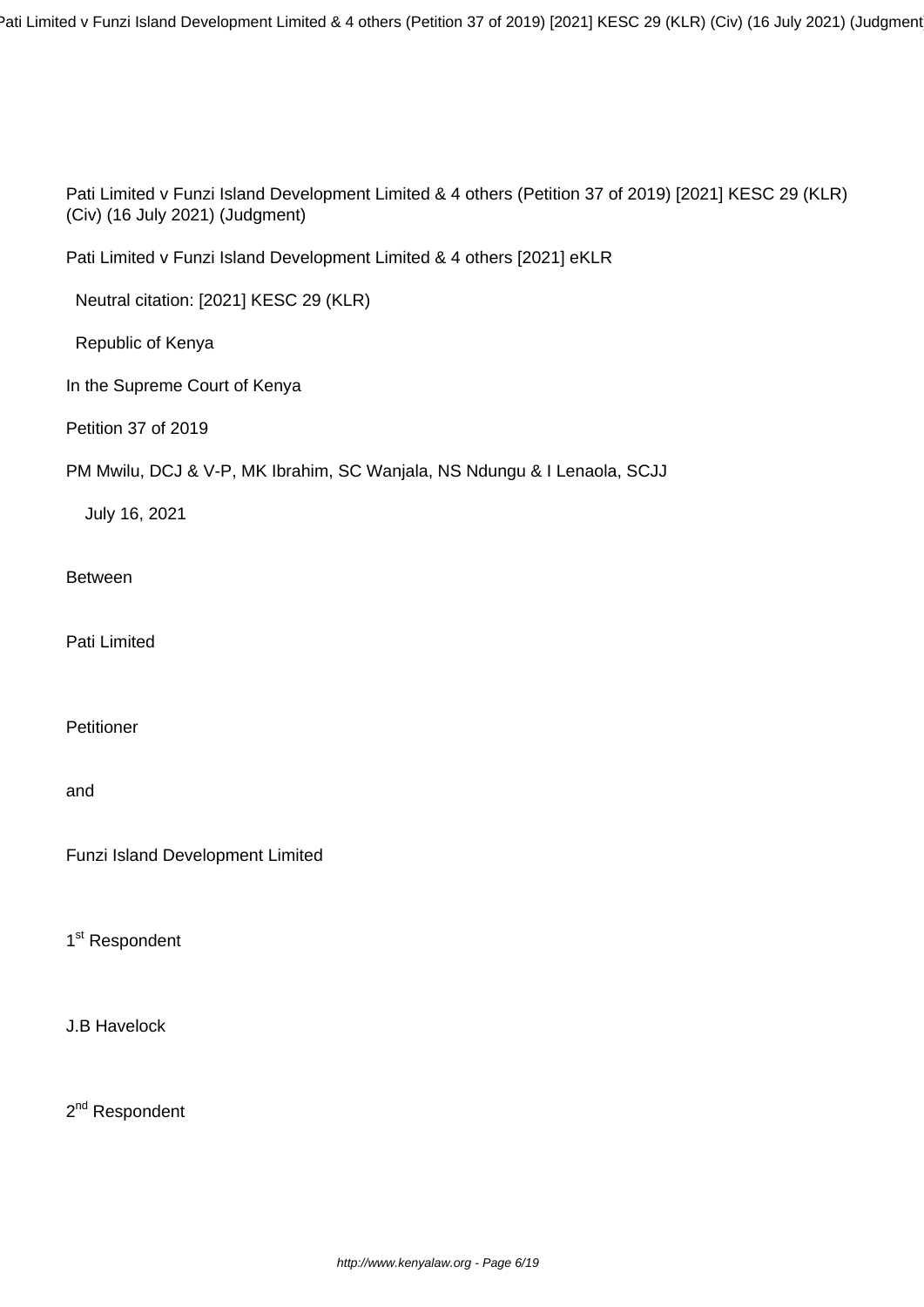Pati Limited v Funzi Island Development Limited & 4 others (Petition 37 of 2019) [2021] KESC 29 (KLR) (Civ) (16 July 2021) (Judgment

M.E Havelock

3<sup>rd</sup> Respondent

County Council of Kwale

4<sup>th</sup> Respondent

Commissioner of Lands

5<sup>th</sup> Respondent

(Being an appeal from the Judgment of the Court of Appeal of Kenya (Githinji, Karanja & Maraga, JJ.A) sitting in Nairobi delivered on the 27th day of February 2014 in Nairobi Civil Appeal No. 252 of 2005)

**Judgment** 

# A. Introduction

1.This is a Petition of Appeal dated 3rd September, 2019 and filed on 5th September, 2019 pursuant to its admittance as one involving a matter of general public importance under Articles 163(4)(b) and 163 (5) of [the Constitution.](http://kenyalaw.org:8181/exist/kenyalex/actview.xql"actid=Const2010) The Appellant is challenging the entire Judgment and Orders of the Court of Appeal (Githinji, Karanja & Maraga, JJ.A) at Nairobi in Civil Appeal No. 252 of 2005 delivered on the 27th day of February 2014. In certifying the Appeal as one involving a matter of general public importance, in Supreme Court Civil Application No. 4 of 2015, Pati Limited v. Funzi Island Development Limited & 4 Others [2019] eKLR; this Court (Mwilu, DCJ & VP, Ibrahim, Wanjala, Njoki & Lenaola SCJJ); stated:"(41)…. Consequently, in this matter, duly guided by the issues that the Court of Appeal considered and for pragmatism, we certify the following as the issue of general public importance which this Court should consider in the intended appeal:"Whether the land subject matter of this suit was initially Trust Land, a public beach or a mangrove forest protected under the Forest Act; and if it was Trust Land and or public land, it was properly, regularly and legally allocated to Hon. Mwamzandi who later re-allocated it to Pati Limited, the Appellant herein."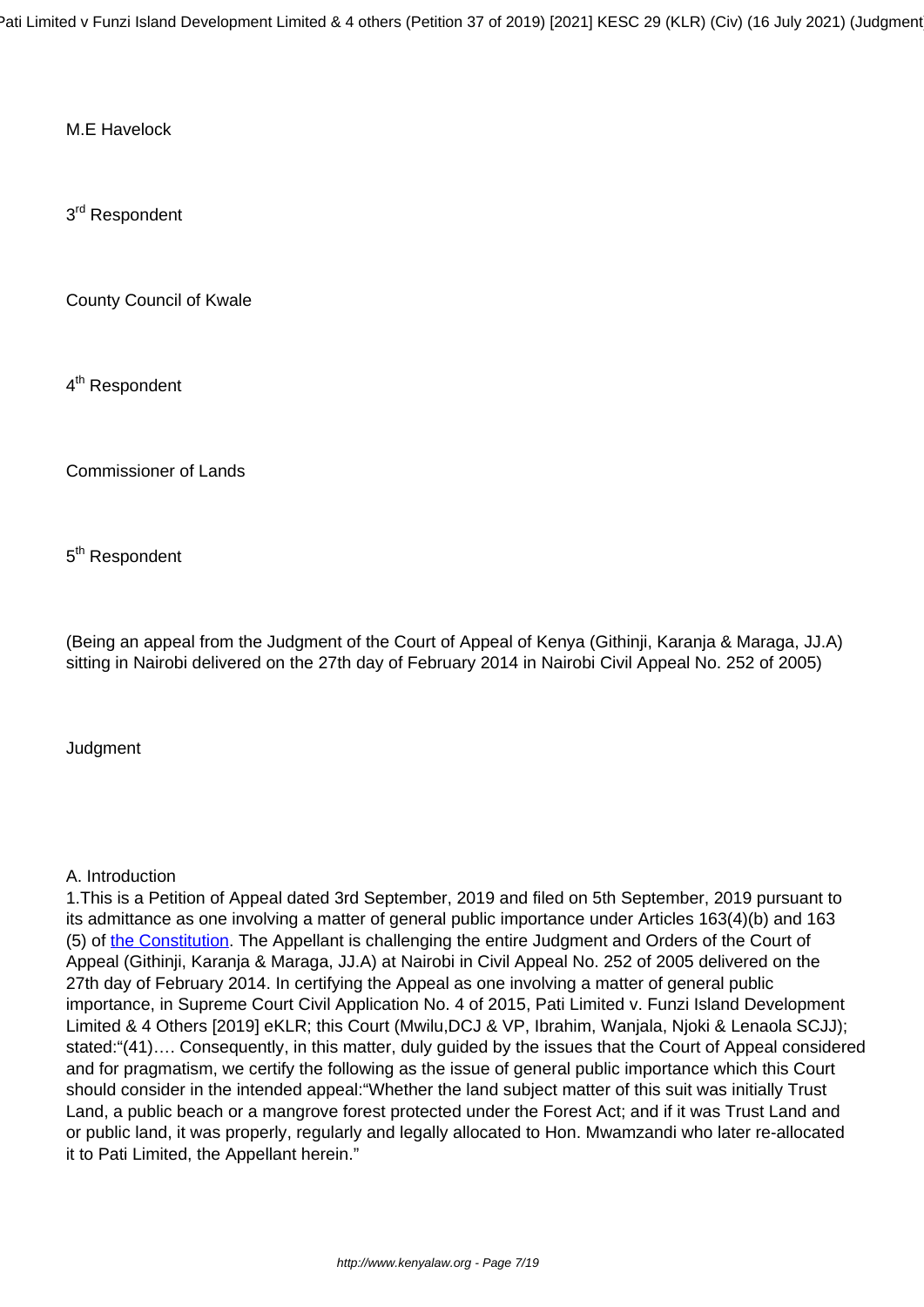# **B. Background**

#### (i) At the High Court

2.The genesis of this appeal can be traced to a Judicial Review Miscellaneous Application No. 272 of 1994 filed in the High Court and brought under the provisions of Order 53 [Civil Procedure Act Rules](http://kenyalaw.org:8181/exist/kenyalex/sublegview.xql"subleg=CAP.%2021); 2010 and the Forest Act Section 4 Cap. 385, Laws of Kenya. The dispute arose consequent upon the allocation by the Commissioner of Lands, for and on behalf of the County Council of Kwale of the piece of land known as LR. No. 20247 comprised in Grant registered as No. CR 106 (the suit land) to Pati Limited, (the Appellant herein and an interested party before the High Court), which the 1st to 3rd Respondents contended was forest and/or public land. On learning of the allocation, the 1st to 3rd Respondents filed the said Judicial Review Application seeking the following Orders:1.That the Gazette Notice No. 3831 dated 24.6.1994 setting apart Land on Funzi Island and letter dated 27.7.1994 addressed to interested party Pati Limited relating to the allotment of un-surveyed Plot 0.1. ha for the purpose of boat landing base issued by the Commissioner of Lands be quashed and or set aside being null and void.2.That the grant issued CR106 under Registration of Titles Act to Pati Limitedby respondents be quashed and or set aside as being null and void.3.That Pati Limited, its employees, servants and agents be prohibited from having any dealings whatsoever, or carry out any development, or occupation entry upon or any access or otherwise on the said land on Funzi Island.4.That the costs of and incidental to this application be the applicants' and be paid by the respondents.

3.The main contention by the Respondents in the Judicial Review proceedings, was that the original piece of land set apart under Section 7 of the Trust Land Act Cap. 288, and allocated to Pati Limited, was at all material times forest land as opposed to Trust Land. They submitted that under Section 4(2) of the Forests Act Cap. 385, the Minister is supposed to declare the boundaries and size of such forest areas after publishing a 28 days' Notice. They further submitted that under the Forest Act Proclamation No. 44/32 and Legal Notice no. 174 of 1964, the suit land had already been declared as a "Forest Area". It was the Respondent's argument that once the suit land had been declared forest land, it was no longer available for allocation unless it had ceased to be such. They submitted that the allotment and consequent title to Pati Ltd was null and void.

4.On their part, the 4th and 5th Respondents (also the respondents at the High Court) argued that the suit land was Trust Land. They submitted that the Letter of Allotment clearly indicated that the suit land had been set apart for use and occupation under Section 117 (c) of the retired Constitution. They further argued that all legal procedures required under the Trust Land Act had been complied with prior to the allotment of the plot and issue of grant to the Appellant. The Respondents also submitted that the suit land was not forest land, as no evidence had been led to support its status as such.

5.The Appellant agreed with the 4th and 5th Respondents, adding that, the 1st to 3rd Respondents had no locus standi in the matter, since they did not fall under Section 117 (4) of the retired Constitution.

6.The Court framed two issues for determination; Whether the land in dispute was trust land under [the](http://kenyalaw.org:8181/exist/kenyalex/actview.xql"actid=Const2010) [Constitution](http://kenyalaw.org:8181/exist/kenyalex/actview.xql"actid=Const2010) and the Trust Land Act; and whether it was forest land falling under the provisions of Forest Land Act. In a judgement delivered on 14th October 2004, the High Court, (Khaminwa, J ), declined to issue the orders sought and dismissed the Application with costs. Regarding the issue as to whether the suit land was forest land, falling under the provisions of the Forest Land Act, the Court opined that no conclusive evidence been tendered in support of such claim. The court held that Proclamation No. 44/32 and Legal Notice no. 174 of 1964 referred to by the 1st to 3rd Respondents, was not adduced in evidence.It was the learned Judge's view that the 1st to 3rd Respondents, had not made any effort to prove that, the land in dispute was forest land under the provisions of the Forest Land Act.

7.The High Court held that the land had been legally transferred and hence dismissed the suit.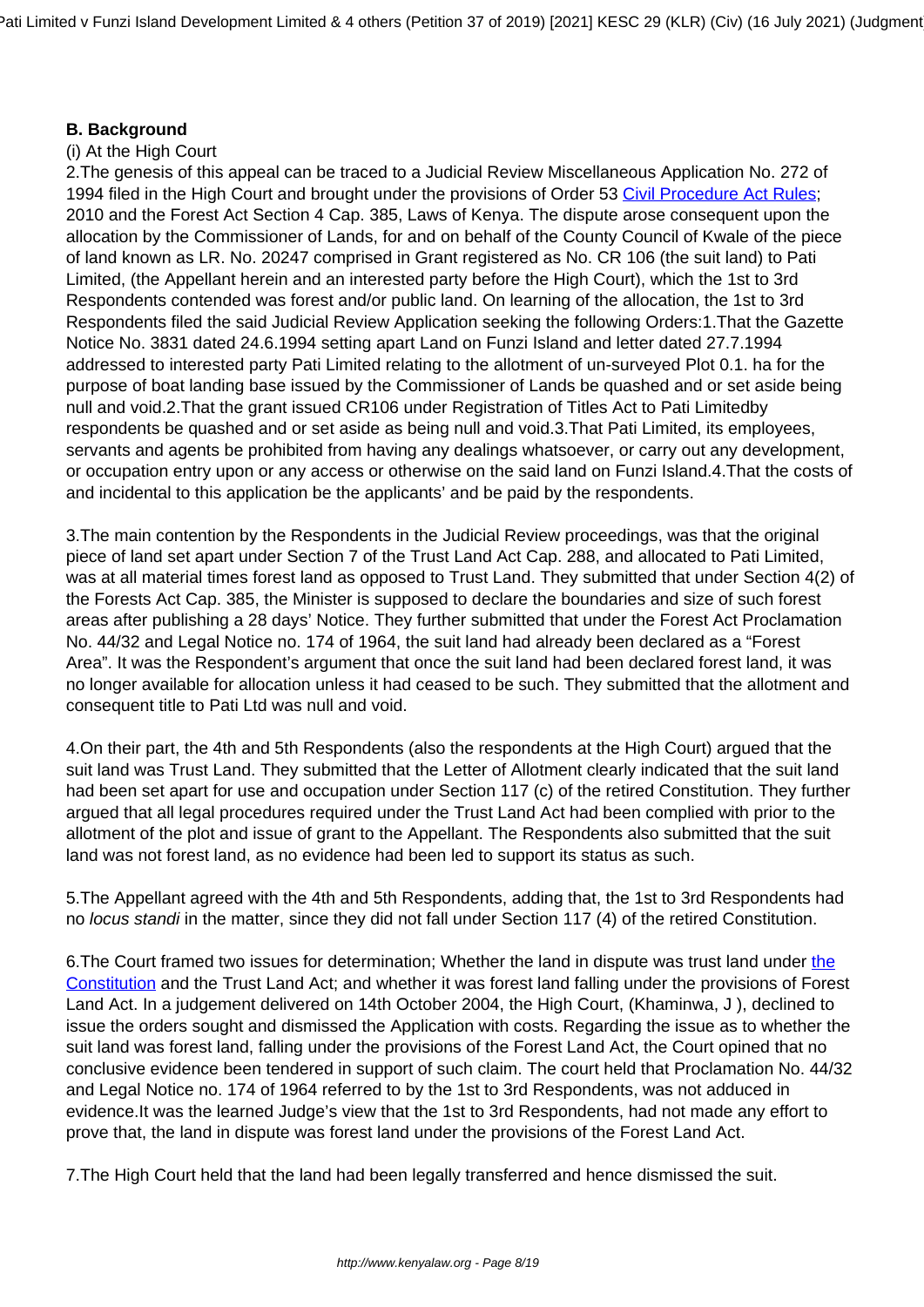#### (ii) At the Court of Appeal

8.Aggrieved and dissatisfied with the entire Judgment and directions of the High Court, the 1st, 2nd and 3rd Respondents filed an appeal to the Court of Appeal on several grounds. Subsequently the appellate Court condensed the grounds of appeal into the following: whether:(i)The Judge erred in holding that the Appellants had no locus standi in the matters as it is only the Minister in charge of forests that could challenge the allocation of the suit land to Pati Limited;(ii)The Judge erred in finding that the suit land was Trust Land and not forest or beach land;(iii)That even if the suit land was Trust Land, the judge erred in finding that it had properly been set aside and allocated to Pati Limited, a private developer.

9.To determine the appeal, the Appellate Court framed three issues for determination namely: whether or not the applicants have locus standi in the matter; whether or not the suit land was initially Trust Land, a public beach or a mangrove forest protected under the Forest Act; and If it was Trust Land, whether or not the Council had authority to and did properly and regularly alienate it to one, Hon. Mwamzandi at whose request it later re-allocated it to Pati Limited.

10.In its Judgement delivered on 27th February 2014, the Court of Appeal (Maraga, Karanja & Githinji, JJ.A) unanimously allowed the appeal and granted an Order quashing the allocation of the suit land to Hon. Mwamzandi and later to the Appellant. It also quashed the letter of allotment dated 27th July 1994 as well as the Grant No. 106 relating to L.R 20247.

11.The three learned Justices wrote their Judgments separately. Maraga, JA (as he then was) found that the suit land was forest land, while on the second issue, the Judge held that the suit land was neither trust land, nor had it been properly allocated. His reasoning was that by dint of Proclamation No. 44 of 1932, as restated by Legal Notice No. 174 of 1964, the suit land was forestland. He observed that such land could only have ceased to be forestland pursuant to Section 4(1)(a) of the Forests Act Cap 385, of the Laws of Kenya, which requires the Minister in charge of forests to make a declaration to that effect. He clarified that by Legal Notice No. 174, the Minister for Natural Resources, after consultation with the National Forest Authority, declared as forest area, inter alia, "Those pieces of land approximately 111, 366 acres, situated between the high and low water-mark on the coast of Kenya, which were declared to be forest areas by Proclamation No. 44 of 1932." The Judge added that it was conceded by the Appellant's managing director in paragraph 13 of his Affidavit sworn on 13th January 1995, that the suit land always became completely submerged at high tides two times a year. The learned Judge concluded that from this concession, and as stated in Legal Notice No. 174 of 1964, the suit land was situated between the high and low water mark on the coast of Kenya.

12.Recalling Proclamation No. 44 of 1932, to the effect that the "Islands adjacent to the Coast from Chale point in the North to the boundary of the Trust Territory of Tanganyika in the South: Provided that any areas that lie within the foregoing boundaries which may have been, or may be, declared private property under the Land Titles Ordinance, or which are subject to grants from the Crown, are excluded from forest reserve" the Judge concluded that from this proviso, there was no dispute that the suit land fell within the area covered by that Proclamation.

13.In agreeing with Judge Maraga, Githinji J.A, held that the suit land was not trust land, for had it been trust land, it would have been adjudicated together with Funzi Island in the 1990s. The learned Judge concluded that the land was part of the foreshore which, in terms of the provisions of Section 102 of the Crown Lands Ordinance Chapter 155 of Laws of Kenya, 1948 as read with Section 82 of [Government](http://www.kenyalaw.org/kl/fileadmin/pdfdownloads/Acts/GovernmentLandsActCap280.pdf) [Lands Act](http://www.kenyalaw.org/kl/fileadmin/pdfdownloads/Acts/GovernmentLandsActCap280.pdf) (Cap 280) of the Laws of Kenya, was not available for allocation to private entities or individuals. In conclusion, the learned Judge observed that following the promulgation of [the Constitution](http://kenyalaw.org:8181/exist/kenyalex/actview.xql"actid=Const2010) of Kenya 2010, by dint of Article 62(1)(c) thereof, all land between high and low water marks (foreshore)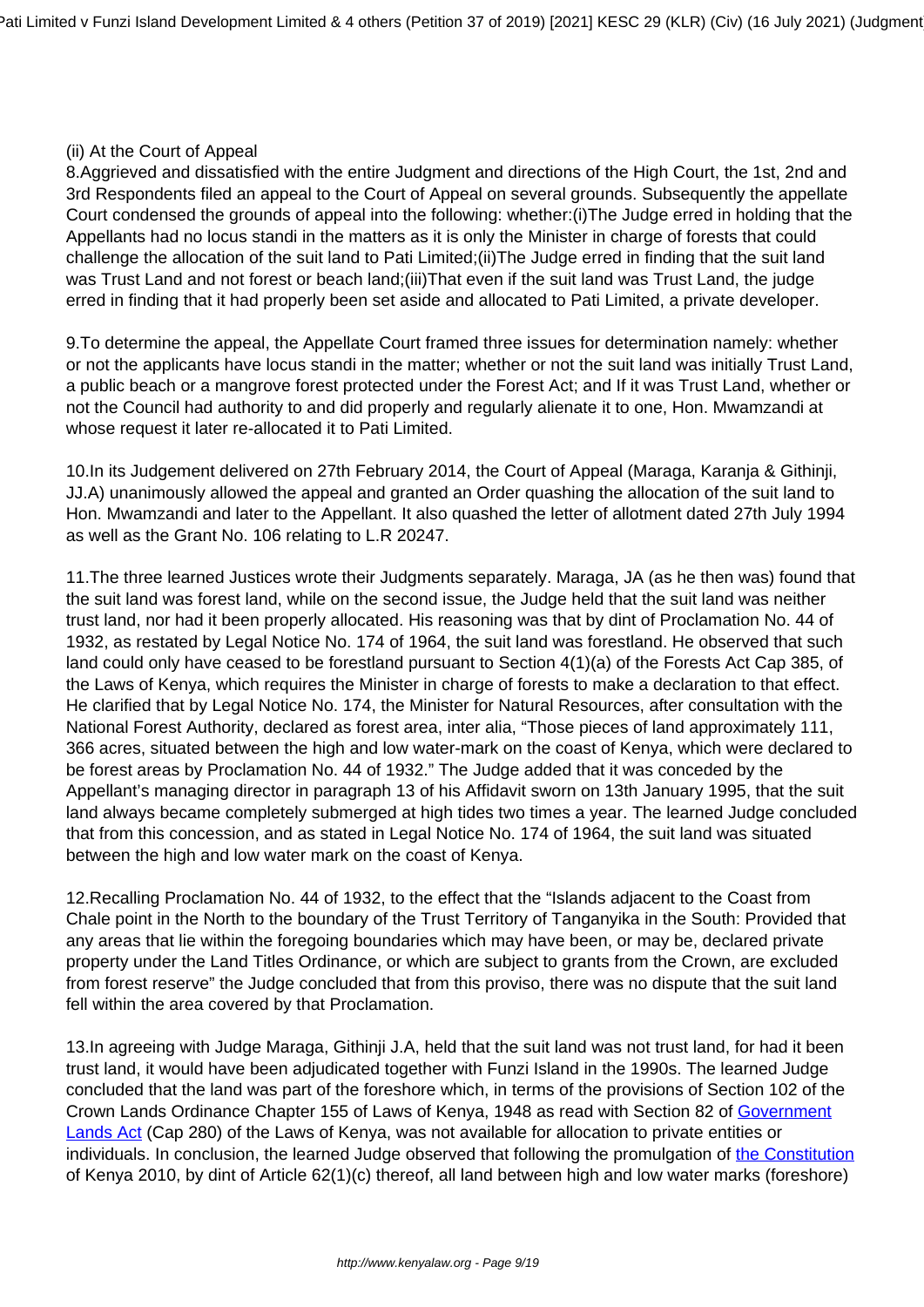is public land. Finally, the learned Judge held that the suit land was part of the mangrove swamp forest reserve as described in Proclamation No. 44 of 1932.

14.Karanja J.A agreed entirely with her colleagues' findings of fact, analysis of the legal issues arising from the appeal, and conclusions.

# (iii) At the Supreme Court

15.The appellants moved this court, citing twelve (12) broad grounds of Appeal; namely that the learned Judges erred:(i)In concluding that one does not need to go to foreign countries to see that public beaches are public property before ascertaining whether the suit property was either a public breach or trust land;(ii)In concluding that the high and low watermarks (ordinary tides) on the Island adjacent to the Coast included the Appellant's disputed parcel of land, when evidence provided, this property does not fall within those limits as defined;(iii)In concluding that the subject land fell within a protected mangrove forest, when it is not;(iv)In holding that the subject land fell within a mangrove forest on the basis of the bare affidavit evidence of one Charles Kariuki, and without any cogent proven evidence in support;(v)In concluding that to present **Forest Act No 7 of 2005** reintroduced the omitted proclamation of forest areas into the present law, when it had held that the proclamation of forests by a minister under section 4 of the repealed Forest Act (Cap 385) were omitted from the schedule in that subsidiary legislation;(vi)In reintroducing and applying both the provisions of the [Forest Act,](http://kenyalaw.org/kl/fileadmin/pdfdownloads/Acts/ForestsAct_No7of2005.pdf) 2005 and Article 62(1)(c) of [the](http://kenyalaw.org:8181/exist/kenyalex/actview.xql"actid=Const2010) [Constitution,](http://kenyalaw.org:8181/exist/kenyalex/actview.xql"actid=Const2010) 2010 in resolving the dispute before, it in a litigation commenced in 1994, when none of these laws were in force;(vii)In applying the provisions of the repealed Sections of the Forest Act (Cap 385) without considering that the in the schedules of the repealed Act, proclamations of forest areas were completely omitted as held by Githinii J, creating disharmony and conflicting findings which lead to the conclusion that the suit land was a forest area at the time of alienation when indeed it was not; (viii)In visiting the suit property and recording its observations when the same had been done by the trial court and subsequently in dismissing the finding of the trial court that the suit land was a loose description of an Island which was not part of the Funzi Island;(ix)In concluding that the suit land was not trust land and in holding that the procedure followed in privatizing the suit land was a nullity;  $(x)$  In proceeding as a matter of law, to conclude that the suit land was not trust land despite correctly referring to the Trustland Ordinance 1962, revised edition and correctly concluding the definition of trust lands set out therein;(xi)In concluding that even if the suit land was trust land, the same had been erroneously alienated;(xii)In failing to consider and evaluate all the evidence tabled before the trial court, especially which confirmed that the suit land was properly alienated, allotted and registered in the name of the Appellant; and(xiii)In failing to correctly apply the provisions of the repealed Constitution, the Trustland Act and the [Land](http://www.kenyalaw.org:8181/exist/kenyalex/actview.xql"actid=CAP.%20302) [Control Act,](http://www.kenyalaw.org:8181/exist/kenyalex/actview.xql"actid=CAP.%20302) which are laws that applied at the time of the impugned transaction.

16.The Appellant seeks the following reliefs;a.That this appeal be allowed and the Orders of the Court of Appeal, given on the 27th February, 2014 and issued on the 17th February, 2015 all be set aside;b.In its place, there be sustained an Order (s) that the Appellant's suit property was trust land that was correctly alienated and registered in the name of Pati Limited, the Appellant herein;c.The Orders of the High Court given on the 14th October 2004 dismissing the Notice of Motion of the 1st, 2nd & 3rd Respondents as variously Re-Amended up to 30th June 1999 be reinstated; andd.Costs of the Appeal and in the Courts below

- C. Parties' Respective Submissions On The Issue
- (a) The Appellant's submissions

17.The Appellant's submissions are dated 24th October 2019, and filed on 1st November, 2019. On the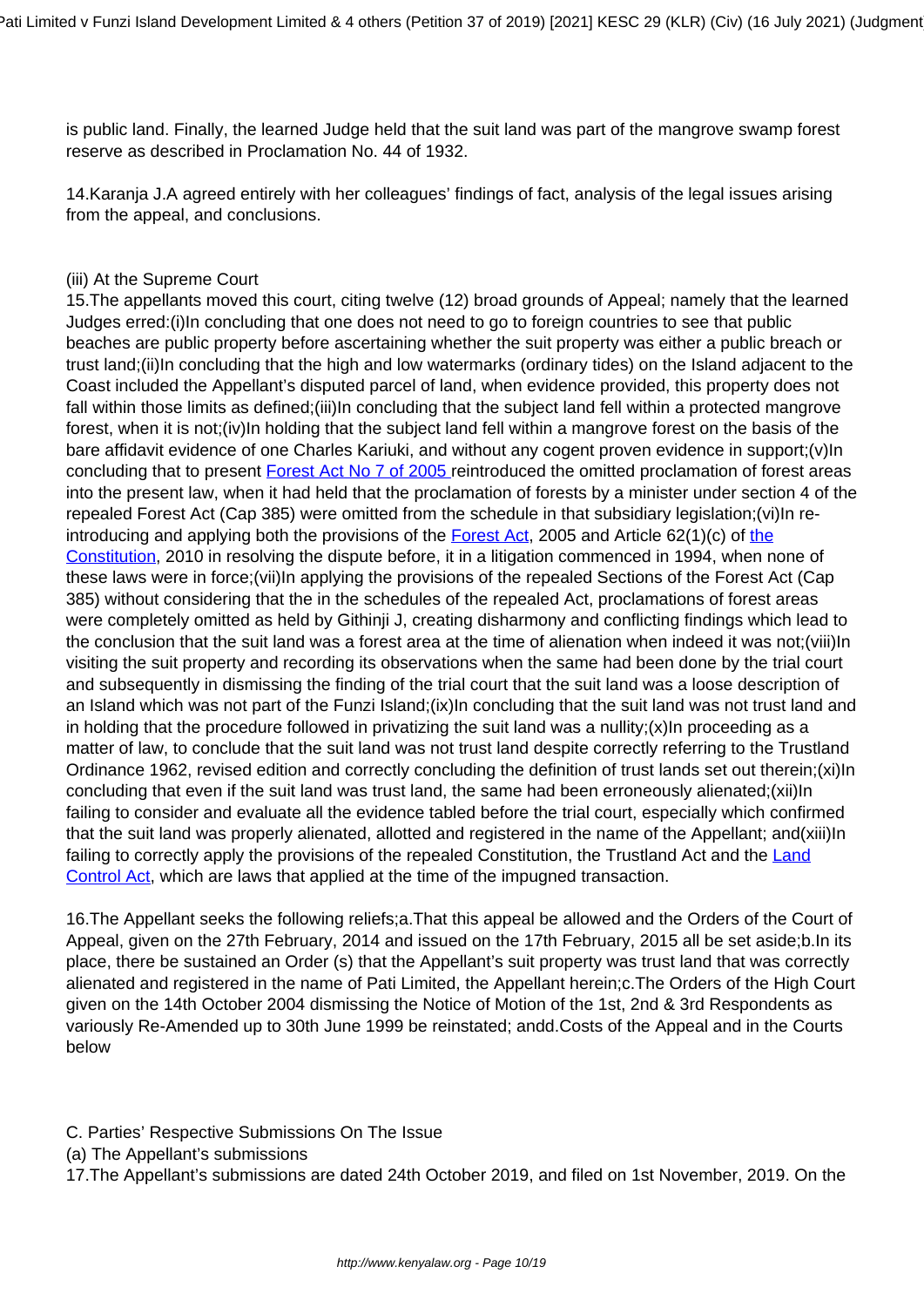first issue framed by this Court, whether the suit land was mangrove forest protected under the Forest Act, the Appellant in its written and oral submissions, contends that the High Court was correct in holding that the subject land was not a Mangrove Forest. In that regard, the Appellant submits that none of the Respondents (1st, 2nd & 3rd) placed before the Court the contents of the Proclamation Number 44 of 1932 which they sought to rely on in their quest to show that the land was a Mangrove Forest. The Appellant claims that even if the said land was a Mangrove Forest in the year 1932, there was no material placed before Court to show that the same was still a Mangrove Forest in 1994, when the Appellant was registered as owner of the parcel of land.

18.The Appellant contends that Proclamation Number 44 of 1932 was not in force in the year 1994 since the same ceased to be of legal force at the advent of the Forests Act Cap 385 of the Laws of Kenya, which replaced the Forest Ordinance Cap 176 of the Laws of Kenya in 1963. It adds that since the Proclamation was made in the year 1932, and since the Respondents failed to state under which law the proclamation was made, it can be presumed that the same was made under the Forests Ordinance (cap 176), which it urges further ceased to have legal effect in 1963.

19.It is the Appellant's submission that the Forests Act, Cap 385 of the Laws of Kenya, omitted all proclamations of forest areas under Section 4, meaning that the Proclamation No. 44 of 1932 contained in the Forest Ordinance Cap 176, revised in 1948, was omitted from the subsidiary legislation of the 1962 edition of the Forests Act. Further, that the revisions made to the Act in 1982 and 1992 also omitted all proclamations which should have been made pursuant to Section 4 of the Act.

20.It is further submitted that Proclamation No. 44 of 1932 was omitted under Section 5 of the Forests Act Cap 385, of the Laws of Kenya, and such, was not part of Kenya's legal system pursuant to Section 23(3) of the [Interpretation and General Provisions Act.](http://kenyalaw.org:8181/exist/kenyalex/actview.xql"actid=CAP.%202) The appellant places reliance on the Interpretation and General Provisions Act, which provides that, where a written law repeals in whole or in part another written law, then unless a contrary intention appears, the repeal shall not revive anything not in force or existing at the time the repeal takes effect. It also relies on the House of Lords holding in John Lemm v. Thomas Alexander Mitchell (1912) AC400 to buttress this submission.

21.The appellant further considers as erroneous, the finding by the Court of Appeal to the effect that, the provisions of Section 5 of the [Revision of Laws Act,](http://www.kenyalaw.org:8181/exist/kenyalex/actview.xql"actid=CAP.%201) as read together with Section 65(1)(a) of th[e Forest](http://kenyalaw.org/kl/fileadmin/pdfdownloads/Acts/ForestsAct_No7of2005.pdf) [Act](http://kenyalaw.org/kl/fileadmin/pdfdownloads/Acts/ForestsAct_No7of2005.pdf) No 7 of 2005, mean that Proclamation No. 44 of 1932 was in force, at the time of the purported allocation of the suit land. The Appellant adds that, the Forest Act Cap 385, having omitted Proclamation No. 44 of 1932, had stripped the latter, of any legal force

22.As to whether the subject land was trust land, the Appellant submits that it is clear from the wording of the Trust Land Actin force on 31st May 1963, the whole of Funzi Island, together with the islets lying to the South were all defined as trust Land. It also agrees with the trial court finding that only the "small Island" in front of the Main Is land is what is referred to as trust land in the Trust Land Act in force in 1963 together with its islets. It therefore faults the Court of Appeal's determination that the suit land did not fall within the definition of Trust land under the Act. The Appellant urges that the learned Judges failed to apply, the golden rule of interpretation by failing to give clear words their ordinary and natural meaning, and for resorting to other extraneous facts and matters not contained in the Trust Land Act, to reach its conclusion. The Case of Duport Steels Limited & others vs Sirs & others [1980] 1 AIIER 529 was cited to support the argument that properly interpreted "the small island" fell within the meaning of trust land, and remained such trust land up to the time of its alienation.

23.On the issue whether the alienation of the suit land was in accordance with the law, while citing Sections 116 and 117 of the repealed Constitution, it is the Appellant's case that, the County Council is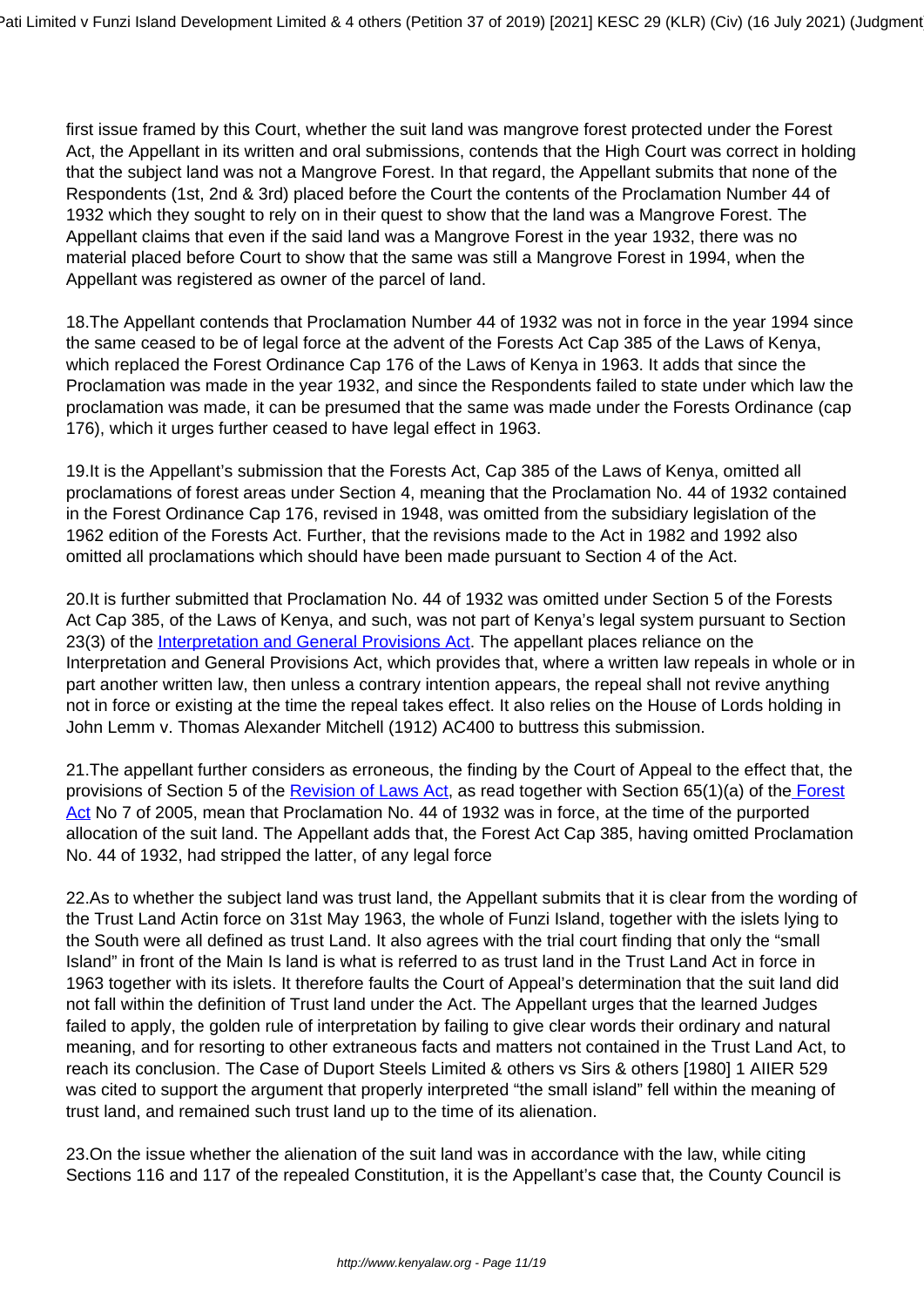empowered to set apart any trust land for use and occupation by any person or persons, which in the opinion of that County Council is likely to benefit the persons ordinarily resident in that area. The Appellant urges that Kwale County Council was consequently empowered to alienate the suit land to Hon. Mwamzandi and subsequently to the appellant. The Appellant submits that the suit land was set apart in accordance with the provisions of Section 117 of the repealed Constitution, and the modalities of allotment and procurement of the consent of the local land control board properly effected. It therefore concludes that all legal procedures were complied with.

24.The Appellant also urges that the 1st, 2nd and 3rd Respondents did not adduce any evidence before the trial Court to prove that its title deed was illegally acquired. The Appellant submits that it was an innocent purchaser of the interests and rights in the suit property for value, and without notice of any defects therein, if any existed which is denied.

25.Finally, the Appellant urges that the suit property was not a Mangrove Forest as at November 1994, when the same was set apart by Kwale County. that the said property was trust land and at that time was properly dealt with as such and that the alienation and consequent registration in the name of the Appellant was regular, legal and properly done in all respects.

# (b) The 4th and 5th Respondents' submissions

26.The 4th and 5th Respondents filed their joint submissions dated 31st December 2019 on 2nd January, 2020 in support of the Appellant's case. In their written and oral submissions, the 4th and 5th Respondents urge in support of the High Court's decision that the suit property is trust land as provided under Section 114(1) of the repealed Constitution and the Trust Land Actwhich expressly provided that trust land is vested in the County Council within whose jurisdiction it is situated. In that context, they urge that the County Council of Kwale had the power to set apart the land in accordance with the purpose outlined under Section 117 (a), (b) and (c) of the repealed Constitution as well as Section 13 of the Trust Land Act.

27.The 4th and 5th Respondents submit further that the suit land, could be set apart for occupation or use by any individual for a purpose which in the opinion of that County Council, was likely to benefit the person ordinarily resident in that area, or any other area of trust land, in that County Council either by reasons of the use to which the area set apart was to be put, or by reasons of revenue to be derived for rent in respect thereof.

28.The Respondents urge further that the suit property was not public land as held by the Court of Appeal and that due process was followed in allocating the same to the Appellants pursuant to the powers vested on the 4th Respondent under Section 117 of the repealed Constitution and Sections 7 and 13 of the Trust Land Act. They urge that letters from the 4th Respondent dated 23rd January 1993, 7th January 1993, the minutes of the Msambweni Land Control Board dated 9th June 1993, and the approval given on the 9th June 1993, and the subsequent letter dated 11th June 1993, confirm that due process was followed in setting apart the suit property. They add that full compensation assessed as Kshs 400,000 in regard to the suit property, was paid as provided for under Section 13(4) of the Trust Land Actand that Gazette Notice No. 3831 published on 8th July 1994, set apart and stipulated the dimensions of the suit land in accordance with sections 13(2)(d) and 7(3) of the Trust Land Act.

29.As to whether the suit property was a Mangrove Forest pursuant to Proclamation No. 44 of 1932, it is the 4th and 5th Respondents' submission, that the issue was introduced by an affidavit that was never produced in Court. They reiterate the Appellant's submissions that Proclamation no. 44 of 1932 was made under the Forest Ordinance cap 176, which was in turn replaced by the Forests Act Cap 385, of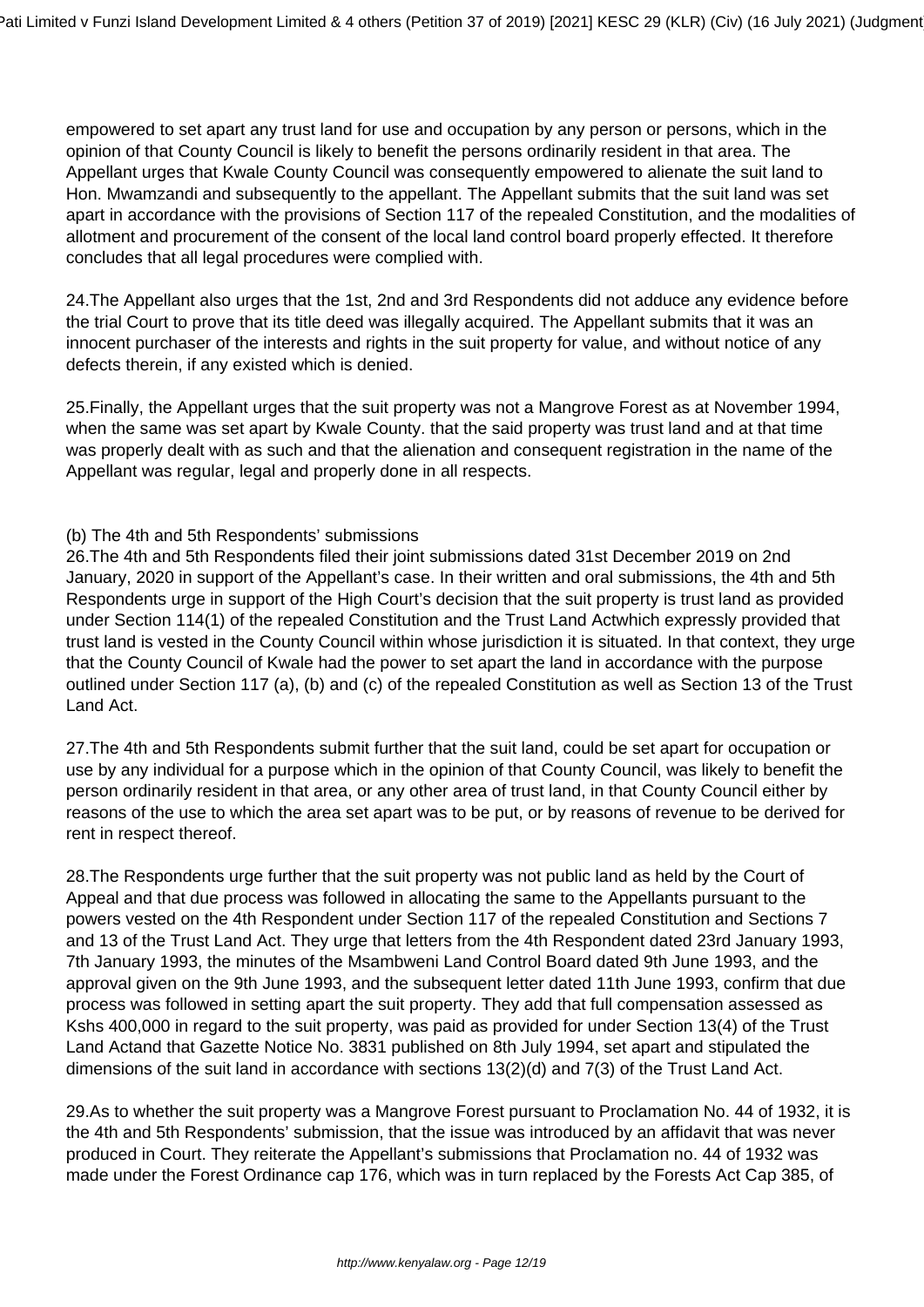the Laws of Kenya. The said Act was revised in 1982, omitting all Proclamations that had delineated "forest areas" under Section 4. They conclude that the Respondent, did not provide substantial evidence to confirm that, the said land was mangrove forest and not trust land.

30.On the alleged issue of fraudulent acquisition of the suit property, the 4th and 5th Respondents submit that, under Section 23 of the repealed [Registration of Tiles Act](http://kenyalaw.org/kl/fileadmin/pdfdownloads/Acts/RegistrationofTitlesCap281.pdf), for a title to be vitiated on account of fraud, the fraud must be proved against that person to the required standard, and that it must be proved that the person participated in the fraud. To buttress this submission, they cite the Court of Appeal decision in the case of [Kuria Kiarie & 2 Others v. Sammy Magera \[](http://kenyalaw.org/caselaw/cases/view/155879/)2018] eKLR. It is their contention that the alleged fraud or misrepresentation was never proved to the required standard.

# (c) The 1st, 2nd and 3rd Respondents' submissions

31.The Respondents filed their written submissions dated 21st November 2019, on 26th November 2019. They submit both orally and in writing, that Grant No. CR106 issued to the Appellant in respect of the suit land, was never set apart by the 4th Respondent (Kwale County) for the purpose of a boat landing base under the Trust Land Act. They maintain that the whole land comprised in the said Grant was not trust land. It is their contention that, the suit land was a public beach, which is a protected Mangrove Forest, connecting to the main Funzi Island measuring 50 meters wide all along the Island. They submit that pursuant to Gazette Notice No. 3831, the suit land is described as lying along Funzi beach on the Western side of Funzi Island.

32.The Respondents urge that after the said grant was issued to the Appellant under the registration of Titles Act, the latter took over exclusive possession of the Public beach, and converted it to a private beach for its own use thereby displacing the local fishermen, and preventing the 1st, 2nd and 3rd Respondents and all members of the public including the villagers on Funzi Island from gaining any access whatsoever thereto.

33.Contrary to the Appellant's submissions, the Respondents also submit that the suit property is a Mangrove Forest protected under the [Forest Act](http://kenyalaw.org/kl/fileadmin/pdfdownloads/Acts/ForestsAct_No7of2005.pdf), 2005. They urge, that the Forest Ordinance Cap 176 (1948) has not been repealed and is still in force. They maintain that the said Ordinance has neither been, nor could it have been, replaced by the Forests Act, which commenced on 1st March 1942, and only applied to central forests, forests and forest areas in the Nairobi areas and on unalienated Government land.

34.Further, the Respondents submit that Section 4(1) of the Repealed Forests Act cap 385, of the Laws of Kenya, only applied to declarations made by the Minister by Notice in the Gazette with effect from 1st March 1942, hence it could not have applied retrospectively. They therefore submit that, there is no legal edict indicating that, the Forest areas No. 45 Mangrove Swamp Forest Reserves set out in proclamation No. 44 of 1932 have ever ceased to be such.

35.The Respondents urge that the trial Judge overlooked their submissions in regard to the Forest Ordinance Cap 176 as well as submissions that the Proclamation 44 of 1932 were still in force as at 1994. They contend that both the Forest Act (Cap 385) and The Forest ordinance (Cap 176) came into operation on 1st March 1942, and therefore it is not possible for either of the two legislations to replace the other. The Respondents further urge that that The Forest Ordinance has been expressly referred to and applied to the Forest Act (Cap 385) as subsidiary legislation and hence cannot have been replaced by the latter Act.

36.It is their submission that The Forest ordinance was revised in 1948, but under Section 4 of the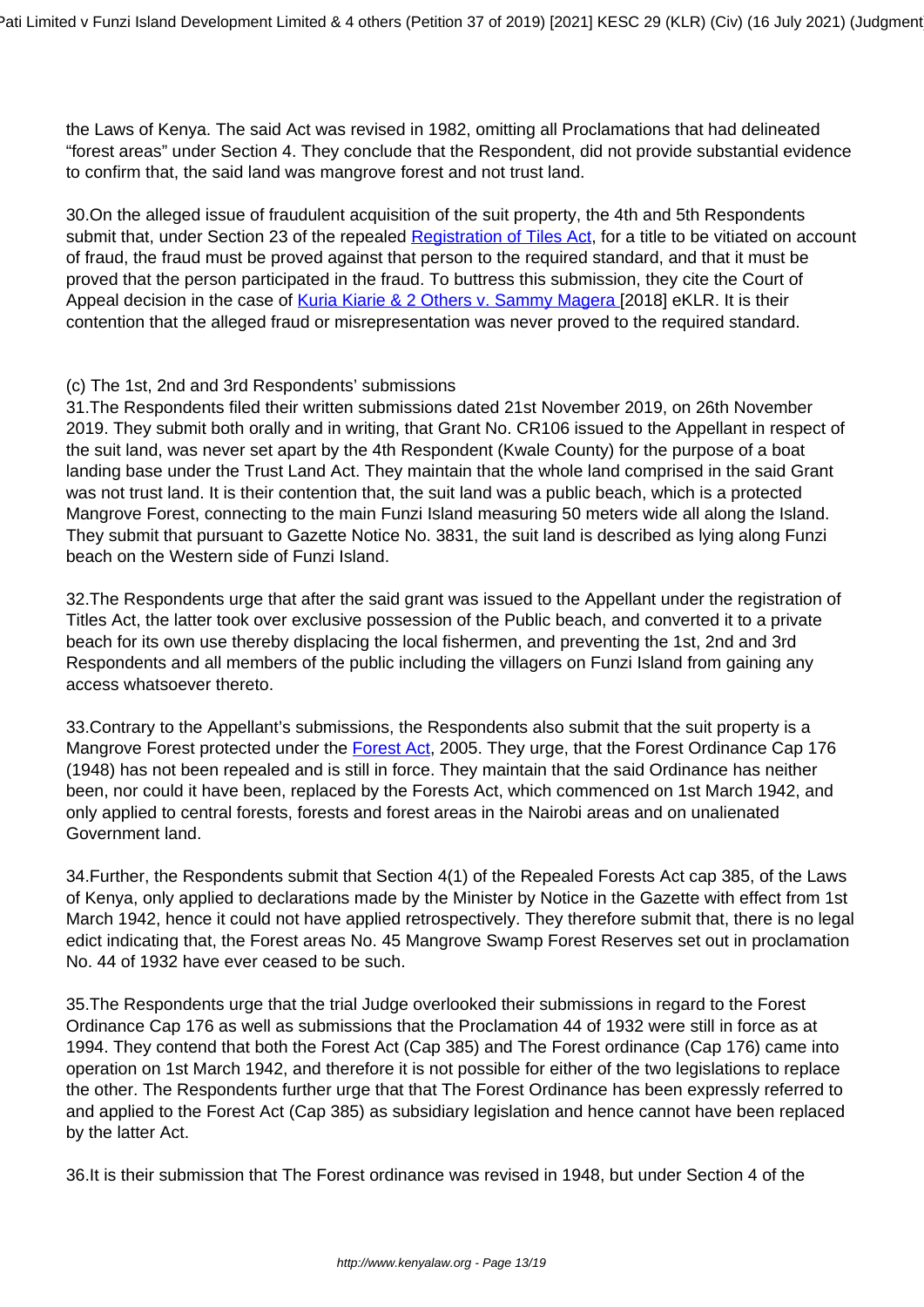Ordinance, forest areas are maintained since the main purpose of the said Ordinance, was to amend and consolidate the laws relating to forests. Furthermore, they submit that Section 5 of the Revision of Laws Act has not been implemented in respect to the Forest Ordinance, contrary to the Appellant's arguments. In their view, the Proclamations made under Section 4 of The Forests Ordinance (Cap 176), have not been omitted by virtue of Section 5 of The Revision of Laws Act and are therefore still in force. They submit that both laws have co-existed as laws of Kenya until the Forest Act (Cap 385) was repealed but the Ordinance still remains in force to date.

37.Additionally, the Respondents urge that, both the beach and the Mangrove Swamp, are in between the high and low watermark as both these areas are usually flooded and sub-merged during high spring tides. Finally, the Respondents submit that, Proclamation No. 44 of 1932 has not been omitted by the Subsidiary Legislation in the Forests Act, and that the suit property remains a Mangrove Forest protected under the Forest Ordinance, as read with L.N 174 of 1964 and the [Forests Act](http://kenyalaw.org/kl/fileadmin/pdfdownloads/Acts/ForestsAct_No7of2005.pdf), 2005.

38.As to whether the suit property is trust land, the Respondents submit to the contrary. They urge that although the suit property is situated within the jurisdiction of the County Council of Kwale within the area described as Trust Land, the same could not have been vested in the Council nor could it be set apart under Part IV of the Trust Land Act, as the area where it is situate was a public beach and a Mangrove Swamp Forest Reserve under proclamation 44 of 1932 as read with L.N 174 of 1964.

39.The 1st, 2nd and 3rd Respondent further submit that since the suit property is not trust land, any allocation of the same to the Appellant was illegal. They maintain that Gazette Notice 3831 was defective since the land referred to therein, had not been set apart in accordance with the provisions of Part IV of the Trust Land Act. The Respondents add that the suit land was never surveyed as required by the law. This omission led to an unwarranted increase in size of the same from 0.7 Ha to 3.126 Ha, as at the time the Grant was made in favour of the Appellant.

40.They add that there is no specification of the compensation date in the Gazette Notice, as required by Sections 7(4), 9 and 13(4) of the Trust Land Act, and neither is there proof that the land was initially allocated to Hon. Mwamzandi, as the letter of allotment dated 27th July 1994, was issued to the Appellant. It is their argument that the absence of this crucial evidence, confirms that there was no formal transfer of the suit land to the Appellant.

41.Consequently, the 1st to 3rd Respondents urge that should the Court hold that the land was initially trust land, then it should find that the same was not legally allocated to Hon. Mwamzandi who allegedly re-allocated it to the Appellant.

# D. Analysis

42.The central issue for determination in the Petition before Court is the legal status of the suit land. The appellant argues that the suit land is not a forest reserve, as Proclamation No. 44 of 1932 relied on by the 1st to 3rd respondents to contend that the suit land was a mangrove forest, ceased to have effect after the Forests Act (Cap 385, Laws of Kenya) came into effect and omitted the content of the Proclamation.

43.The 4th and 5th respondents argue that no conclusive evidence had been placed on record to show that the suit land was part of a mangrove forest reserve. It is urged that the same is Trust land within the meaning of Sections 114(1) and 115(1) of the retired Constitution as read with Section 2 of the Trust Land Act, Cap 288 of the Laws of Kenya (repealed). They add that the suit land was vested in the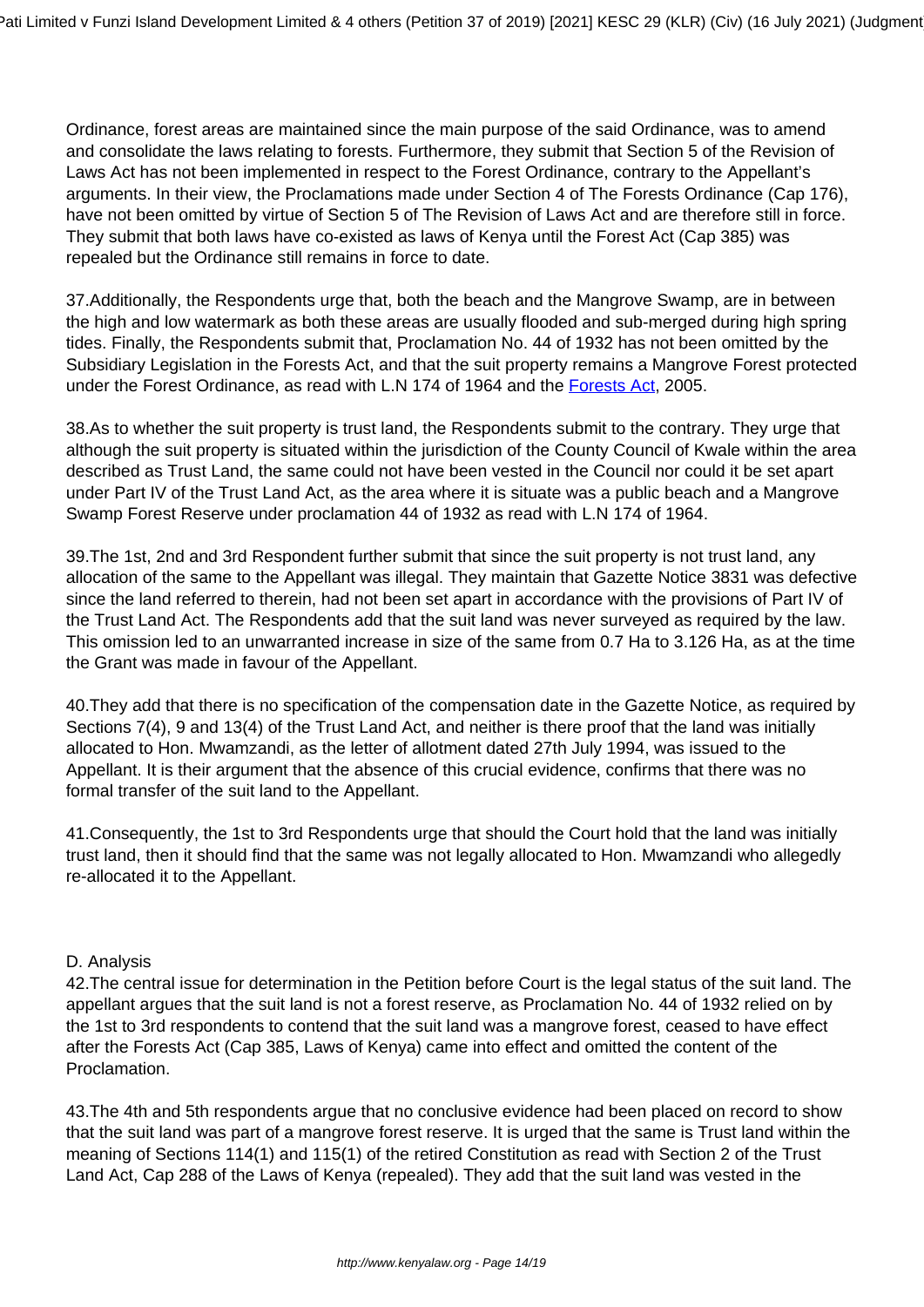Council by virtue of Section 115(1) of the retired Constitution and that the Council had jurisdiction to set aside and alienate it.

44.The 1st to 3rd respondents on the other hand, urge that the suit land was at all times a mangrove forest and not trust land. They rely on the provisions of the Forest Ordinance Cap 176, Proclamation No. 44/32 and Kenya Independence Order-in-Council Legal Notice No. 174 of 1964, to urge that the suit land was declared a mangrove forest protected under the Forest Act. The respondents further rely on the sworn affidavit of Charles Kariuki, the Forests Officer at Buda Forest Station at Msambweni, to urge that the suit land is a protected forest area, declared in Legal Notice No. 174 of 1963 and Proclamation No. 44 of 32. It is added that the Proclamation was made under the Forests Ordinance Cap 176 (1948) which has not been repealed to date.

45.In the alternative, the respondents urge that, even if the Court was to find that the suit land was indeed trust land, which the Council had authority to alienate, the alienation was irregular. It is contended that contrary to Section 7 of the Trust Land Act, Cap 288, Laws of Kenya (repealed), the suit land was not surveyed and no Notice of the date for applications for compensation was given. It is also the respondent's argument that the Letter of Allotment refers to the un-surveyed land as comprising approximately 0.7 of a hectares, while the land eventually allocated was 3.126 hectares, which is ultra vires the provisions of Section 7(2)(a) and (3) of the Trust Land Act. It is also contended that since Gazette Notice No. 3831 of 1994 did not specify the date for submission of applications for compensation, none were consequently made. A further ground relied on to support the assertion that the land was irregularly allotted, is that only land registered under the [Registered Land Act C](http://kenyalaw.org/kl/fileadmin/pdfdownloads/Acts/RegisteredLandActCap300.pdf)ap 300, Laws of Kenya (repealed), would, by dint of Section 2(d) thereof, be available for setting aside by virtue of Sections 117 and 118 of the former Constitution. The respondents urge that the Grant in this case was issued under the Registration of Titles Act (repealed), which has no similar provision. It is urged that contrary to the provisions of Gazette Notice No. 3831 of 1994, and the conditions on Grant No. 106, the suit land has not been put to use for the purpose for which it was allocated, that is, as a boat landing base, but instead, the appellant has constructed a five-star hotel on it for individual commercial gain.

# (a) **Forest or Trustland"**

46.For us to determine the legal status of the suit land herein, we have to revisit the laws relied upon by the parties in support of their divergent submissions.

47.The Forests Ordinance Cap 176 was enacted to amend and consolidate the law relating to Forests in Kenya. Section 4 of the Ordinance provided that;"'The Governor-in-Council may from time to time, by proclamation in the Gazette, declare any unalienated and unreserved Crown Land and, subject to the provisions of the Natives Lands Trust Ordinance, any area in any native land to be forest area and may in like manner declare that any forest area or any part thereof shall cease to be a forest area.'Further, Section 5 provided that: "The Governor-in-Council may from time to time, by proclamation in the Gazette, declare any forest area or any part thereof to be a demarcated forest.'

48.By Proclamation No. 44 of 1932, mangrove swamp forest reserves were declared as follows;"'All land between high water and low water marks (ordinary spring tides) in the localities as described below, viz on the mainland and islands adjacent to the coast from Chale Point in the North, to the boundary of the Trust Territory of Tanganyika in the South.Provided that any areas that lie within the foregoing boundaries which may have been, or may be, declared private property under Crown, are excluded from the forest reserves.'

49.Subsequently, Legal Notice No. 174 of 1964 was issued by the then Minister for Natural Resources, in consultation with the then National Forest Authority, declaring all central forests situated in various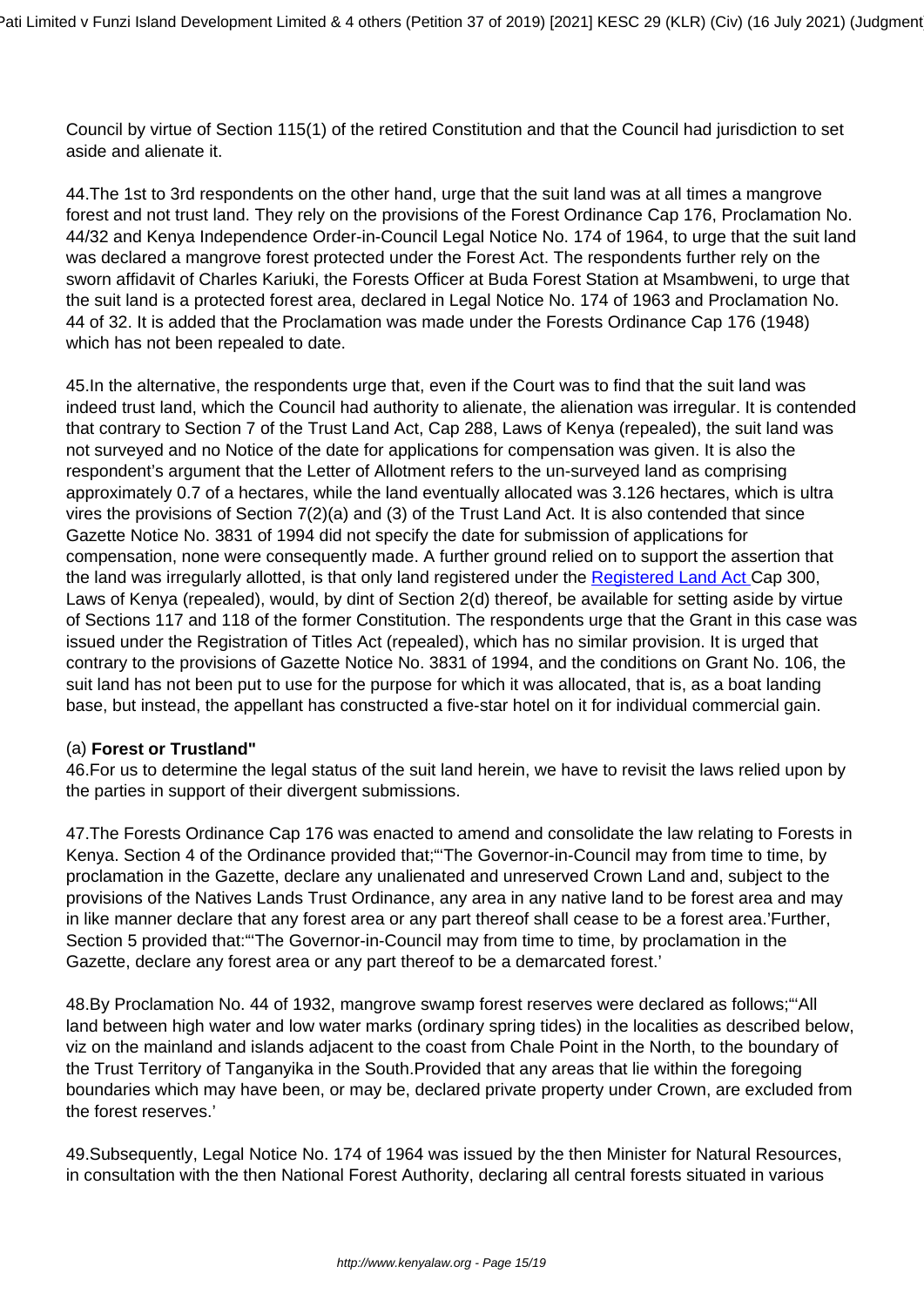districts in Kenya. It is worth noting that the Legal Notice makes pointed references to various Proclamations made between 1932 to 1960s, declaring various pieces of land central forest areas in Kenya.

50.In this Legal Notice, Mangrove swamp forests in Mombasa, Kwale, Lamu and Kilifi Districts were declared as comprising;"Those pieces of land approximately 111.366 acres, situated between the high and low water marks on the coast of Kenya, which were declared to be forest areas by Proclamation No 44 of 1932."

51.The Forest Act Cap 385 was enacted in 1942 and revised last in 2012. It was an Act of Parliament to provide for the establishment, control and regularization of central forests, forests and forest areas in the Nairobi area and on unalienated Government land. Section 4 of the Act provided that;"'The Minister may from time to time, by notice in the gazette declare any unalienated Government land to be a forest area; declare the boundaries of a forest and from time to time alter those boundaries and declare that the boundaries shall cease to be a forest area……'

52.In its Subsidiary Legislation, the Act provides that, 'all proclamations under Section 4 are omitted, by virtue of Section 5 of the Revision of the Laws Act.' Section 5 of the [Revision of the Laws Act](http://www.kenyalaw.org:8181/exist/kenyalex/actview.xql"actid=CAP.%201) Cap 1 provides as follows;'There may be omitted from Laws of Kenya–a.Annual appropriation Actb.Specific loan or specific loan guarantees Actsc.Any act which, in the opinion of the Attorney-General, is-i.of temporary effect; orii.of local or limited application; oriii.of application only to a time pastd.Any Constitution of Kenya (Amendment) Act or provisions in such Act which does not become incorporated in [the Constitution;](http://kenyalaw.org:8181/exist/kenyalex/actview.xql"actid=Const2010) e. Any Act which in the opinion of the Attorney General ought to be temporarily omitted by reason of-i.proposed substantial amendment to the Act or subsidiary legislation made thereof; orii.the proposed making of a substantial quantity of new subsidiary legislation thereunder;iii.the Act in question not yet being in force at the time of a given revision

53.The Forest Act Cap 385, Laws of Kenya was repealed by th[e Forest Act](http://kenyalaw.org/kl/fileadmin/pdfdownloads/Acts/ForestsAct_No7of2005.pdf) No. 7 of 2005 while the latter was repealed by the Forest Conservation and Management ActNo. 34 of 2016.

54.The appellant relies on the provisions of the Forest Act, Cap 385 as read with its Subsidiary Legislation and Section 5 of the [Revision of Laws Act](http://www.kenyalaw.org:8181/exist/kenyalex/actview.xql"actid=CAP.%201), set out above, to urge that Proclamation No. 44 of 1932 ceased to have effect after the enactment of the Forest Act Cap 385, as the latter omitted the content of the Proclamation. However, it should be noted that Proclamation No. 44 of 1932 was not made under the Forest Act Cap 385. The Proclamation was made under the Provisions of the Forests Ordinance Cap 176, which is not one of the laws repealed by the [Forest Act](http://kenyalaw.org/kl/fileadmin/pdfdownloads/Acts/ForestsAct_No7of2005.pdf) Cap 385, the Forest Act No 7 of 2005 or the [Forest Conservation and Management Act](http://www.kenyalaw.org:8181/exist/kenyalex/actview.xql"actid=No.%2034%20of%202016) No. 34 of 2016. Of significance, is the fact that the Minister, never degazetted the suit land as a mangrove forest. A clear reading of Section 5 of the Revision of Laws Act, leaves no doubt that Proclamation No. 44 of 1932 could not have formed part of the contents of that which was omitted by Section 4 of the Forests Act, Cap 385 of the Laws of Kenya.

55.Besides, the [Forests Act](http://kenyalaw.org/kl/fileadmin/pdfdownloads/Acts/ForestsAct_No7of2005.pdf) No 7 of 2005 at Section 65 and the [Forest Conservation and Management](http://www.kenyalaw.org:8181/exist/kenyalex/actview.xql"actid=No.%2034%20of%202016) [Act](http://www.kenyalaw.org:8181/exist/kenyalex/actview.xql"actid=No.%2034%20of%202016) No. 34 of 2016 at Section 77, provide (d) that, notwithstanding the repeal of the preceding Act, 'any land which, immediately before the commencement of the subsequent Act was a forest or nature reserve under that Act, shall be deemed to be a state or local authority forest or nature reserve, as the case may be, under the succeeding Act.' Section 77 of th[e Forest Conservation and Management Act](http://www.kenyalaw.org:8181/exist/kenyalex/actview.xql"actid=No.%2034%20of%202016) specifically sets out that all gazetted or land registered as a forest reserve in its Third Schedule or under any other relevant law shall be deemed to be a public forest under the Act. The Third Schedule identifies mangrove swamp forests as land declared under Notice No. 44 of 1932. Although the word 'Proclamation' is not used, we have no doubt that the 'Notice' referred to, can only be "Proclamation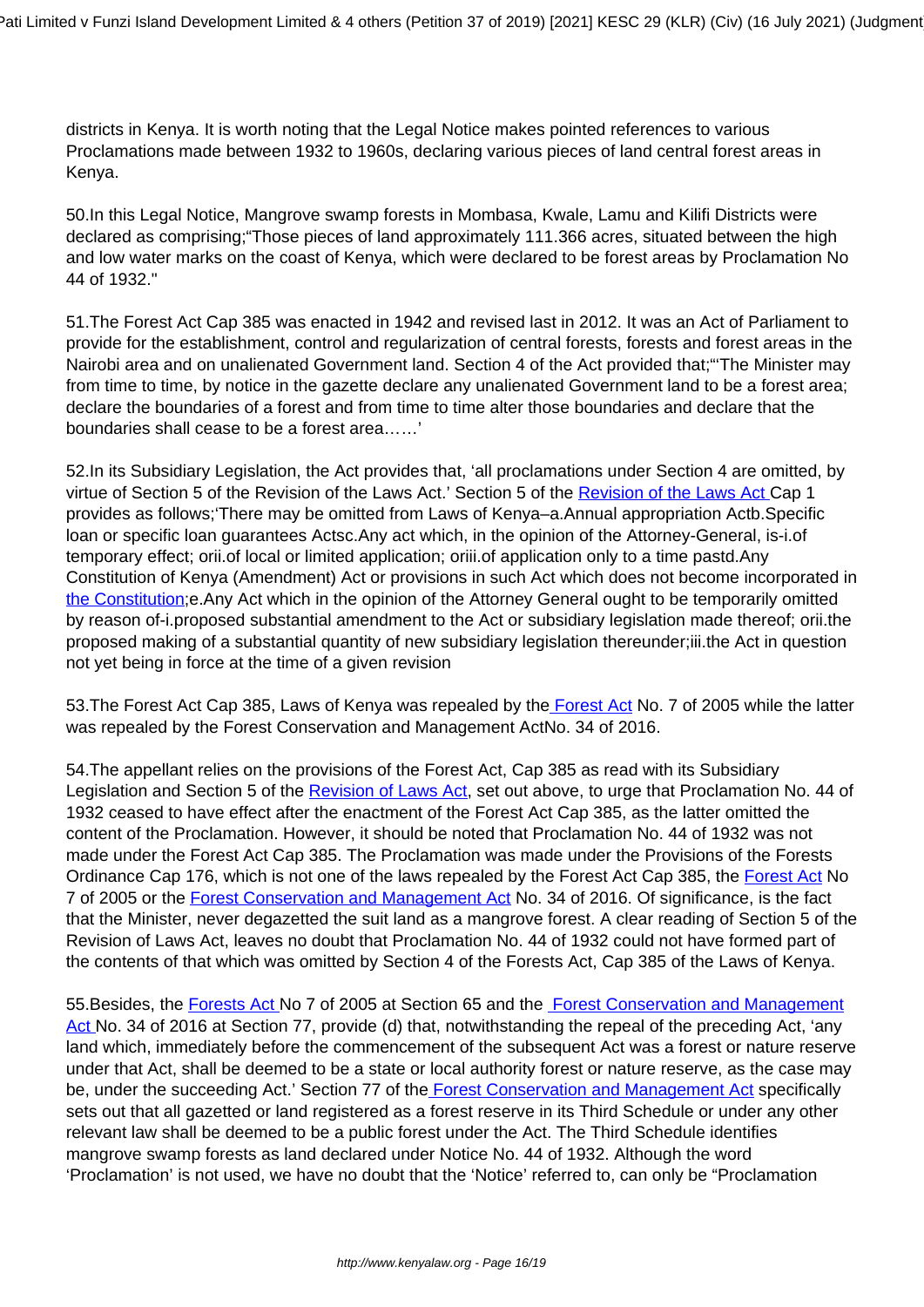No. 44 of 1932". The conclusion to which we must therefore arrive, is that the legal status of mangrove forests as declared in Proclamation No. 44 was saved by the Third Schedule of the Forest Conservation and Management Act.

56.Having so found, the next issue that we must determine is whether, the suit land falls within the frontiers identified in Proclamation No 44 of 1932. The Proclamation describes a mangrove forest as;"All land between high water and low water marks (ordinary spring tides) in the localities as described below, viz …...on the mainland and islands adjacent to the coast from Chale Point in the North, to the boundary of the Trust Territory of Tanganyika in the South."

57.The 1st to 3rd respondents urge that the suit land is between the high and low watermarks and is therefore, a mangrove forest. The appellant disputes this assertion. However, at paragraph 13 of the affidavit sworn by its Managing Director, Alessandro Torriani on 13th January 1995, a concession is made of the fact that 'the suit land floods and becomes completely submerged only at very high tides about twice a year.'

58.The status of the suit land is first and foremost a matter of law and as declared in Proclamation No. 44 of 1932, and subsequently in Legal Notice No. 174 of 1964, the said land is situated between the high and low water-mark on the Coast of Kenya. The inescapable conclusion is that the suit land falls within the frontiers of what constitutes a mangrove forest as per the Proclamation. The same could therefore, not have been available for allocation within the meaning of the retired Constitution or the Trust land Act. This was a mangrove forest which has never ceased to be such, not because (as submitted by the first respondent, and wrongly so in our view) the Ordinance under which the Proclamation creating it is still part of the Law of Kenya, but because its status as a forest was saved by the [Forest Conservation and](http://www.kenyalaw.org:8181/exist/kenyalex/actview.xql"actid=No.%2034%20of%202016) [Management Act.](http://www.kenyalaw.org:8181/exist/kenyalex/actview.xql"actid=No.%2034%20of%202016)

(b) Was the Suit Land, Trust Land" And if so, was it legally set apart"

59.Assuming for purposes of argument that the land in question was Trust land, we have to determine whether the same was regularly set apart, in accordance with the applicable law at the time. Section 114 (1) of the retired Constitution defined Trust land to include:(a)land which is in the Special Areas (meaning the areas of land the boundaries of which were specified in the First Schedule to the Trust Land Actas in force on 31st May, 1963,) and which on 31st May, 1963 vested in the Trust Land Board by virtue of any law or registered in the name of Trust land board;(b)the areas of land that were known before 1st June, 1963 as Special Reserves, Temporary Special Reserves, Special Leasehold Areas and Special Settlement Areas and the boundaries of which were described respectively in the Fourth, Fifth, Sixth and Seventh Schedules to the Crown Lands Ordinance as in force on 31st May, 1963, the areas of land that were on 31st May, 1963 communal reserves by virtue of a declaration under section 58 of that Ordinance, the areas of land referred to in section 59 of that Ordinance as in force on 31st May, 1963 and the areas of land in respect of which a permit to occupy was in force on 31st May, 1963 under section 62 of that Ordinance; and(c)land situated outside the Nairobi Area (as it was on 12th December, 1964) the freehold title to which is registered in the name of a county council or the freehold title to which is vested in a county council by virtue of an escheat:Provided that Trust land does not include any estates, interests or rights in or over land situated in the Nairobi Area (as it was on 12th December, 1964) that on 31st May, 1963 were registered in the name of the Trust Land Board under the former Land Registration (Special Areas) Ordinance.

60.By virtue of Section 115 of the retired Constitution, all Trust land within the jurisdiction of any County Council, is vested in the Council for the benefit of the persons ordinarily resident on that land. However, this Section excludes any body of water that immediately before 12th December 1964 was vested in any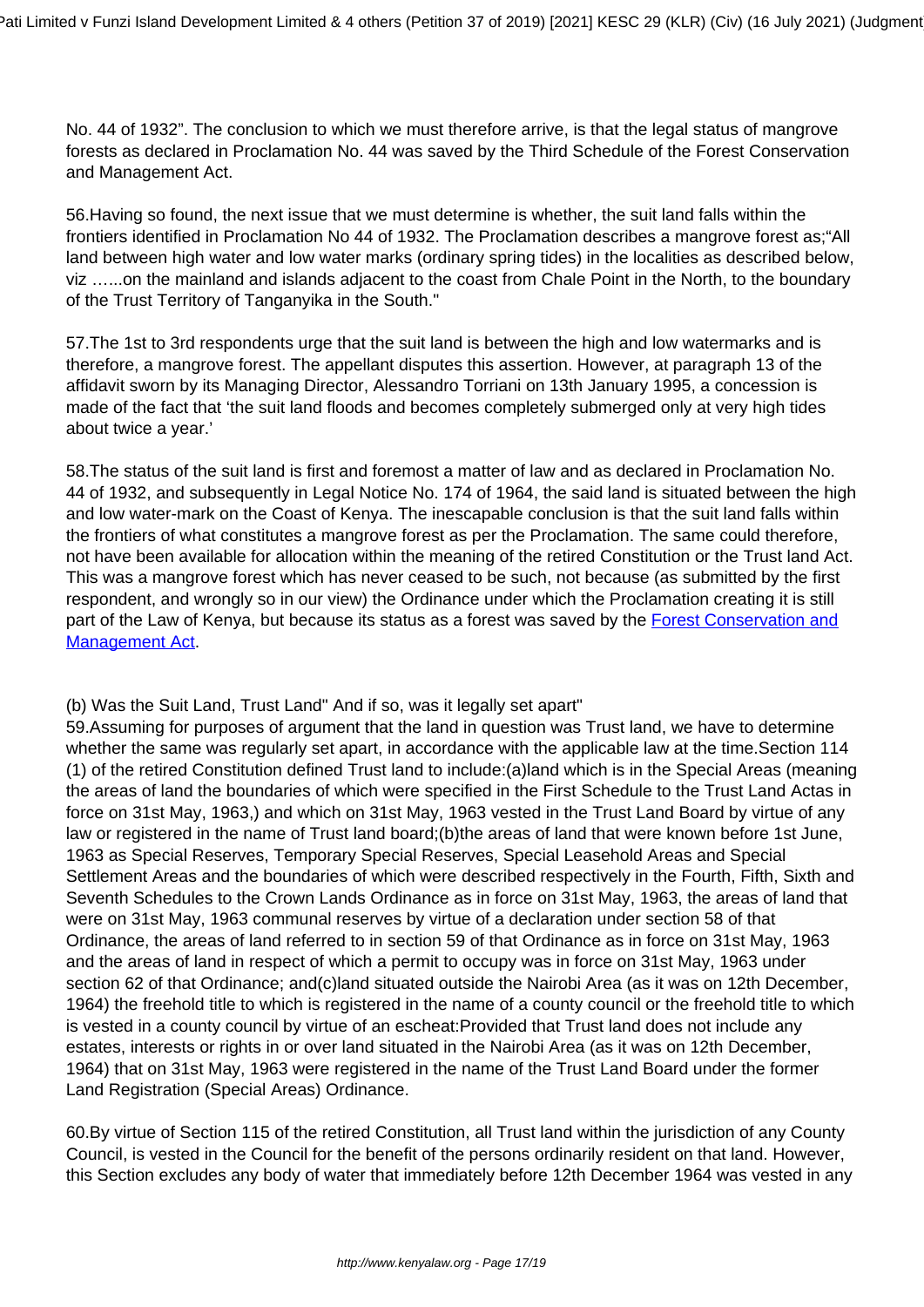person or authority, or any mineral oils.

61.According to Section 116 of the retired Constitution, 'A County Council could, in such manner and subject to such conditions as may be prescribed by or under an Act of Parliament, request that any law to which this subsection applies shall apply to an area of Trust land vested in that County Council, and when the title to any parcel of land within that area is registered under any such law otherwise than in the name of the County Council, it shall cease to be Trust land. The laws to which this proviso applied were; the Land Consolidation Actand the Land Adjudication Act, and any other law permitting the registration of individual titles to estates, interests or rights in or over land that, immediately before registration, was Trust land (except so far as the law permitted the registration of estates, interests or rights vested in persons or authorities for whose use and occupation the land had been set apart.

62.In accordance with Sections 117 and 118 of the retired Constitution, a County Council had the power to set apart an area of Trust land for use and occupation by a public body or for purposes specified therein. Of significance to the issue before us, is Section 117 (1) (c) which provided that the Council could set apart an area of trust land for use and occupation by "any person or persons for a purpose which in the opinion of that county council is likely to benefit the persons ordinarily resident in that area or any other area of Trust land vested in that county council, either by reason of the use to which the area so set apart is to be put or by reason of the revenue to be derived from rent in respect thereof". Even then, a county council could only set apart an area of Trust land pursuant to an enabling Act of Parliament, to wit, the Trust land Act. In line with Sections 117 and 118 of the retired Constitution, the Trust Land Act Cap 288 (repealed) was enacted, as an Act of Parliament to make provision for Trust land. Part IV of the Act provided for setting apart of Trust land.

63.Having set out the law regulating the setting aside of trust land, and supposing the suit land in this matter was trust land, was the setting aside in accordance with the law in place at the time" The answer to this question is in the negative, due to the following uncontroverted findings of law and fact. Firstly, the Gazette Notice No. 3831 of 1994 specified the size of the land set apart as comprising approximately 0.7 of a hectare. However, the land ultimately set apart and allocated to the appellant was 3.126 hectares. There is no further Notice on record in respect of the change of size of the suit land. By the same token, the Msambweni Land Control Board, gave Consent to set apart 0.7 of an hectare of land, yet there is no further Consent from that Board, for the change of the acreage to 3.126 hectares. Thirdly, contrary to the requirement under Section 7(3) of the Trust Land Act (repealed), Gazette Notice No. 3831 of 1994 did not specify a date before which applications for compensation were to be made to the District Commissioner. Fourthly, the suit land was set apart for use as a boat landing base, (a purpose that would have benefitted the local communities ordinarily resident in the area) yet the appellant has constructed a five-star hotel on it. There is no further Notice on record for change of purpose of setting aside. This is in contravention of the provisions of Section 117 of the former Constitution and Section 7(3) of the Trust Land Act (repealed), which required the Notice of an intended alienation to specify the purpose for which the land is required to be set apart.

64.The entire process and Notice for setting apart, fell far short of the requirements of [the Constitution](http://kenyalaw.org:8181/exist/kenyalex/actview.xql"actid=Const2010) and the law. In view of these shortcomings and our conclusion regarding the legal status of the suit land, we find no reason to upset the judgment of the Court of Appeal.

E. Orders(i)The Petition of Appeal dated 3rd September 2019 is hereby dismissed(ii)The Judgment of the Court of Appeal dated 24th February 2014 is hereby affirmed(iii)The Appellant shall bear the Costs of the Appeal.Orders accordingly.